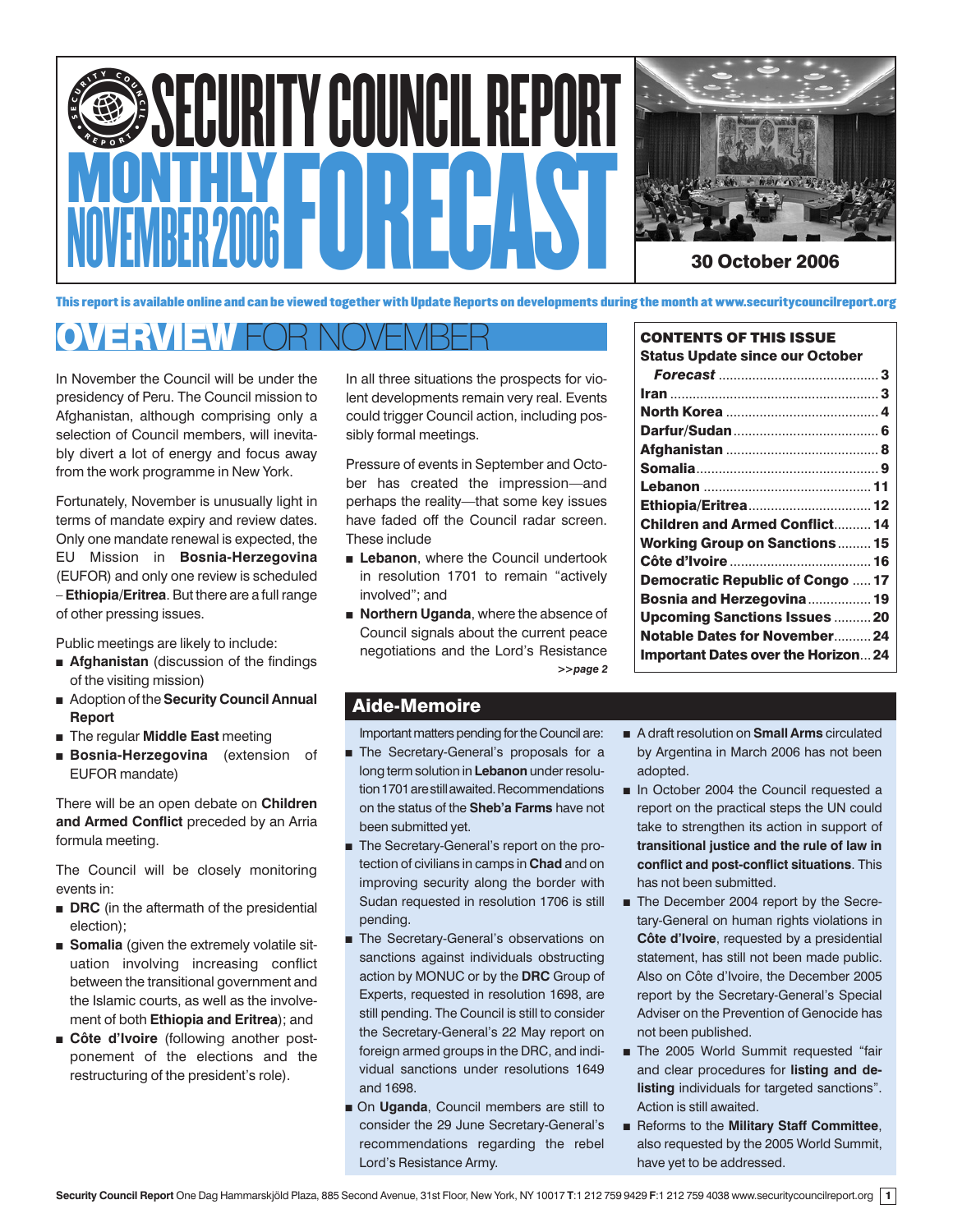# OVERVIEW FOR NOVEMBER *(continued)*

Army have been noticed and the Secretary-General's advice in June is yet to be taken up.

**Iran and nuclear proliferation** is likely to be the main focus of attention from the media and the general public during November. A Council resolution imposing sanctions on Iran, following the failure of recent negotiations in search of a diplomatic solution to Iran's nuclear programme, seems likely. But, as has been the case on this issue throughout 2006, the real action is not taking place within the Council at all. Apart from rare informal briefings, the ten elected Council members have no role in negotiation of the draft resolution. That is being conducted between the five permanent members plus Germany.

The negotiations will be difficult and perhaps protracted. But eventual agreement between the P5 plus Germany on a sanctions resolution seems likely. The behaviour of North Korea, in exploding a nuclear weapon, has undermined the position of those like China and Russia who previously favoured a conciliatory approach. Accordingly, the debate is likely to focus more on the nature of the sanctions rather than the principle. Also the previous legal arguments over reference to Chapter VII of the UN Charter are likely to be less significant in November, since consensus language on that issue was agreed in the resolution imposing sanctions on North Korea.

Most observers seem to expect that a compromise will be struck on a package of sanctions resembling the measures imposed on North Korea, but with a more modest impact—reflecting the fact that Iran is still only a potential proliferator. In this regard the issues in dispute could include:

- whether to include enforcement mechanisms such as a sanctions committee;
- whether to provide exemptions for certain nuclear cooperation (such as Russia's assistance with a nuclear power station) and if so under what conditions;
- whether to include financial sanctions to prevent funds transferred to Iran from being used to support the nuclear programme (given the huge differences in scale between North Korean exports and Iran's exports the potential impact of such

a measure is much higher in the case of Iran— both on Iran and also on financial institutions and importers in many countries); and

■ whether it is possible to have a more graduated or stepped menu of sanctions within each of the various categories imposed on North Korea— thus introducing benchmarks or "carrots" as well as well as "sticks".

These issues are complex not only politically, but also technically. The technical aspects and the need for the measures to be legally enforceable in many jurisdictions seem likely to mean that the solutions will take time.

The underlying issue, of whether sanctions will have enough impact sufficiently quickly to induce a readiness to negotiate, remains a widespread concern. Equally worrying for many Council members is what happens next if the sanctions do not produce results—or worse if Iran decides to up the ante.

**North Korea** will continue to be very much on the work programme in November, but the main focus is likely to be implementation of resolution 1718. All UN member states must report by 13 November on the measures they have taken under their domestic law to impose sanctions on the DPRK. (But there is a possibility that the Sanctions Committee will modify this deadline.) The Sanctions Committee (chaired by Slovakia) has to:

- establish Committee guidelines and procedures;
- review the lists of controlled items;
- designate persons and entities in North Korea for targeted sanctions; and
- designate persons and entities to whom the prohibitions on financial transfers will apply

A report by the Chair of the Sanctions Committee to the Council is possible.

# **Darfur/Sudan**

The violence in the Darfur region continues to rage on, with suggesting that the government has suffered some severe setbacks. Public comment about the latter by UN Special Representative, Jan Pronk, led Khartoum to seek to expel him. (This issue has subsequently been deftly resolved by

Kofi Annan in a compromise allowing Pronk to remain in office till the end of the year.)

The Council members have no mandate review relating to Sudan in November, but as usual consultations based on the Secretary-General's monthly report on Darfur are likely. Public concern in many countries continues to grow and pressure for punitive sanctions will be in the background. However, in recent weeks there have been increasingly helpful interventions by African and Arab countries, trying to lead Sudan to a more realistic position. Council members recognise that the agreements reached with great difficulty in September to extend and refinance AMIS expire in December and that time is rapidly running out.

There are also signs of an important but less obvious development arising from Sudan's inability to quickly force a successful military outcome in Darfur following its denial of consent for a UN peacekeeping operation in Darfur. There have been some recent hints of flexibility based on a two track approach:

- pressure by the international community on the rebels to return to a renewed peace negotiating process; and
- an international force in Darfur which would be styled as "AMIS plus" or "UN minus"—in any event a force with much of the features and mandate envisaged in resolution 1706 but with ambiguity about its title.

It remains to be seen whether these developments can evolve into a successful new approach. The Council may, for a range of reasons, prefer to allow this to develop without active or formal involvement, instead encouraging the Secretary-General behind the scenes and tolerating creative interpretation of resolution 1706. As we have pointed out in September and October, there is considerable scope in 1706 for a large UN presence under the AMIS umbrella. But in the long run the real test will be ensuring that the Advisory Committee on Administrative and Budgetary Questions and the Fifth Committee of the General Assembly will support the outcome. Also ensuring that management and financial risk is minimised will be essential. Given the imminent transition in senior positions in the Secretariat, the latter is not a small issue. ■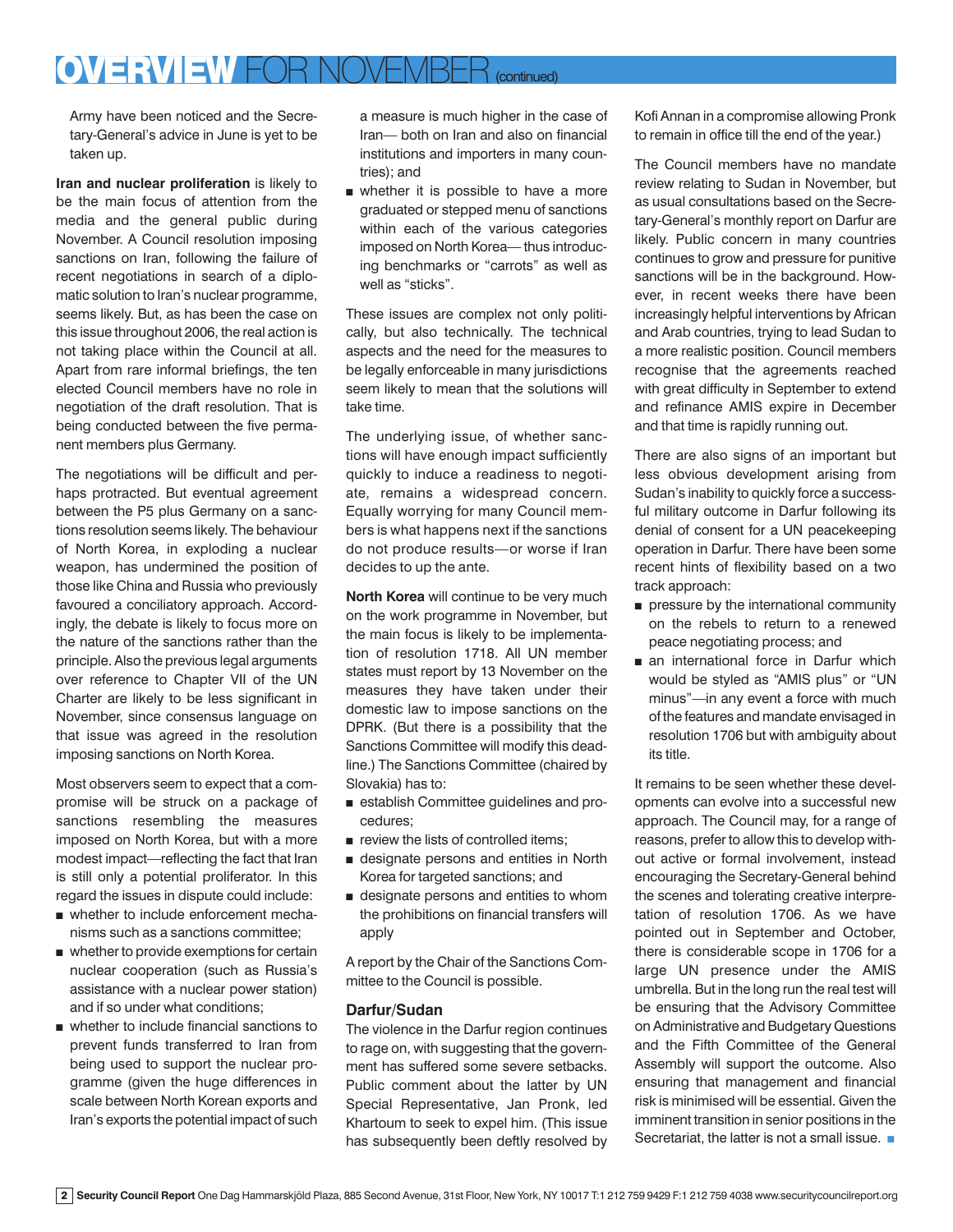# Iran

# **Expected Council Action**

The five permanent members of the Council are now discussing an EU3 (France, Germany and the UK) proposal for sanctions against Iran. P5 plus Germany discussions of how to deal with Iran's non-compliance with resolution 1696 are likely to be prolonged and difficult. But, as with previous Council negotiations on nuclear proliferation a compromise resolution is likely. Also, following recent precedent extensive discussion with the ten elected Council members seems unlikely.

#### **Key Recent Developments**

The report from the Director-General of the International Atomic Energy Agency (IAEA) submitted to the Council on 31 August indicated that Iran had not complied with its obligations under the Non-Proliferation Treaty Safeguards Agreement and under Security Council resolution 1696.

Instead of immediately referring the issue back to the Security Council the EU3, the US, China and Russia (EU3+3) decided to explore with Iran the possibility of a return to the negotiations. Contacts between Javier Solana, the EU Foreign Policy chief, and Ali Larijani, the Iranian nuclear negotiator, resumed on 9 September. They last met in Berlin on 27 September but failed to achieve any agreement.

On 6 October, the EU3+3 met in London. They indicated that the Iranian refusal to suspend its uranium enrichment and reprocessing activities during negotiations was the breaking point. At time of writing, an EU3 draft resolution including measures under article 41 of the UN Charter as envisaged in resolution 1696 had been submitted to the US, Russia and China. Press reports suggest that the draft involves sanctions similar to those in resolution 1718 on North Korea, but somewhat less in scope.

#### **Options**

The Council has the following options:

■ decide that Iran's nuclear activities constitute a threat to international peace and security and adopt sanctions such as an embargo on nuclear material and technology and on military material for the



delivery of nuclear weapons and perhaps also some targeted sanctions;

- impose more limited measures such as an embargo on the transfer of technology and on civilian and military dual use equipment, services and personnel as well as travel bans and asset freezes for Iranian nuclear scientists; and
- establish a sanctions committee.

# **Key Issues**

Since the diplomatic route was tried and failed in September, the issue of action versus diplomacy is less to the fore than previously. And certainly the behaviour of North Korea has weakened the hand of China and Russia who had been advocating a longer term and more nuanced approach. However, the underlying issue still remains whether imposing sanctions on Iran will succeed or whether it will increase

# Status Update since our October *Forecast*

 Recent developments on the situations covered in our October *Forecast* are covered in the relevant briefs in this issue. However, other interesting Council developments in October included:

- **Appointment of a new Secretary-General**: Ban Ki-moon of South Korea was appointed as the next Secretary-General following a selection process in the Council which ended more quickly than most observers had predicted. He will begin his term on 1 January 2007 (S/RES/1715).
- **Security Council Election: Four of the five** Council seats for the 2007-08 term were decided: Belgium, Indonesia, Italy and South Africa. At press time the deadlock between Guatemala and Venezuela continues and a compromise candidate to fill the Latin American & Caribbean seat has yet to emerge. Voting will resume on 31 October.
- **Liberia:** The Council reviewed Liberian sanctions on 20 October concluding that timber sanctions would not be reinstated due to the Liberian government's passage of required forestry legislation. However, diamond sanctions were maintained with a review expected by the end of the year (SC/8856).
- **Peacebuilding Commission: The PBC had** its first round of country-specific meetings in October and recommended both Sierra

Leone and Burundi for support from the Peacebuilding Fund. Meanwhile, the Council, in acknowledgement of **Burundi's** need for continued support, adopted resolution 1719 on 25 October authorising the mandate of a new UN Integrated Office in Burundi which will commence on 1 January 2007 after the current peacekeeping mission's mandate expires.

- **Women, Peace and Security: On 26 October** the Council held its annual debate on Women, Peace and Security marking the sixth anniversary of the adoption of resolution 1325. In a presidential statement the Council noted progress in women's participation in peacebuilding and requested recommendations from the Secretary-General to promote more effective implementation of resolution 1325 moving forward (S/PRST/2006/42).
- **Great Lakes**: The mandate of the Secretary-General's Special Representative for the Great Lakes Region was extended to 31 December, although clearly with reluctance. The Council will consider Tanzania's request to extend the mandate to 31 March 2007. This decision will hinge on the progress made in organising the second Great Lakes summit, tentatively scheduled for 14-15 December in Nairobi (S/2006/811 and S/2006/812).
- **Western Sahara**: The Secretary-General's

report recommended a six-month mandate renewal and direct negotiations between Morocco and Frente Polisario with no preconditions (S/2006/817). At press time, the Council was expected to renew MINURSO's mandate on 31 October.

- **Central African Republic**: The Secretary General's latest report highlighted the security situation on the country's border with Chad and Sudan and noted that the government had requested BONUCA's renewal for another year upon its 31 December expiry (S/2006/828). On 30 October the Council will hold a private debate on the CAR.
- **Guinea-Bissau**: The Council's 4 October consultations on Guinea-Bissau covered the latest report by the Secretary-General which recommended a slight revision to and a oneyear extension of the UNOGBIS mandate (S/2006/783). The current mandate expires on 31 December. The Secretary-General named Shola Omoregie (Nigeria) as his representative in Guinea-Bissau on 3 October.
- **Georgia:** Resolution 1716 renewed UNOMIG's mandate until 15 April 2007.
- **Timor-Leste**: The Council held consultations on 27 October on the arrangements between UNMIT and the Australian-led international forces. The report of the Special Commission of Inquiry will also be on Council members' minds.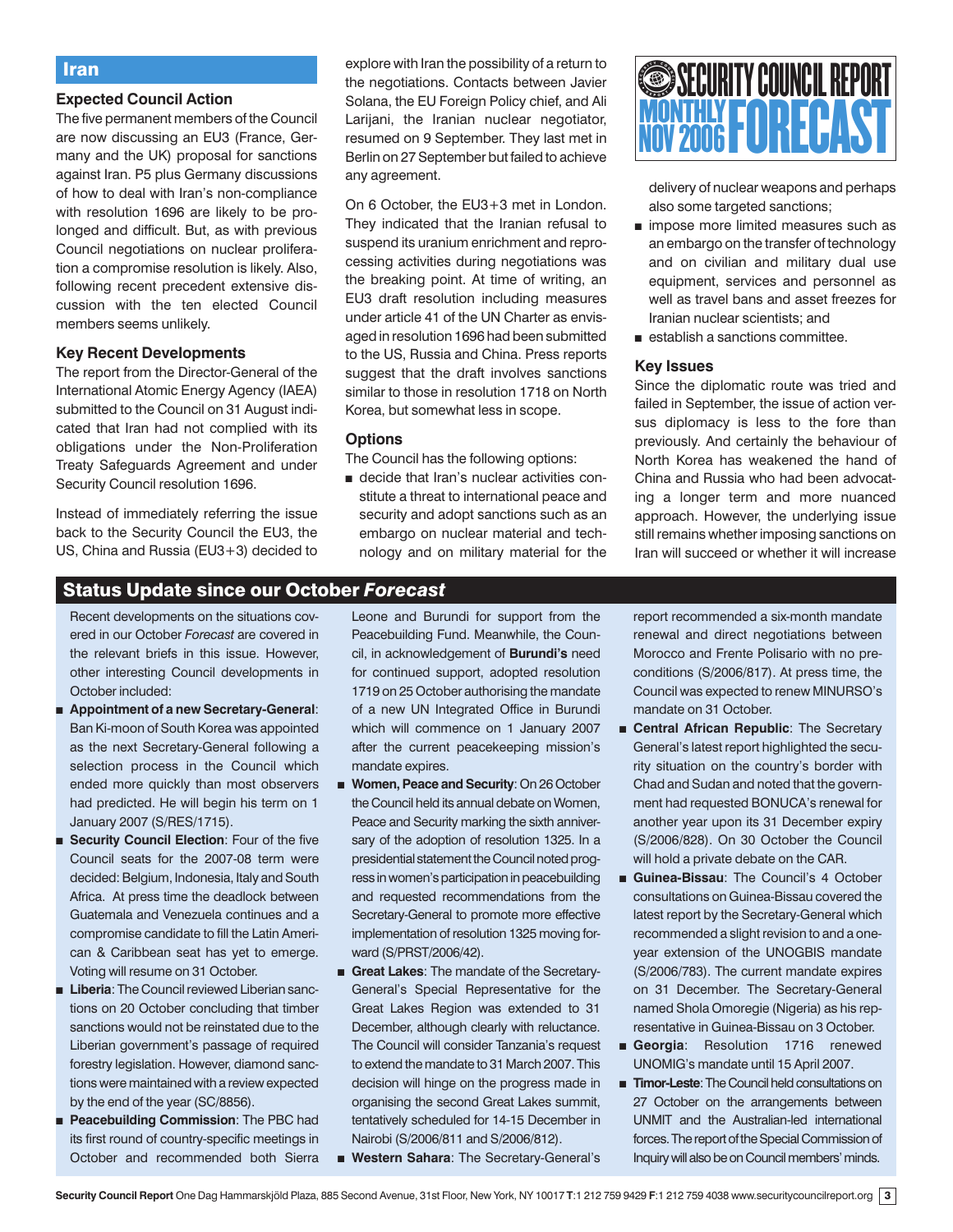the risks of proliferation. A related issue, therefore, remains whether some other formula for a return to the negotiation table. without suspension as a precondition, can be devised.

Issues related to sanctions likely to be dividing the P5 include:

- **Implementation of Sanctions**: The creation of a sanctions committee signals strong willingness to implement the measures. An issue may be whether to delay deciding on a committee at this stage (as occurred with North Korea in resolution 1695 of July).
- **Choice of Items**: A key issue may be whether sanctions should strictly target nuclear items or also extend to chemical and biological items, as well as the means of delivery.
- **Exemptions:** The extent to which Russia should be exempted from any future ban on trading nuclear items with Iran, given its contribution to the construction of the Bushehr nuclear power plant.

Reference to Chapter VII and related legal questions seem unlikely to be such a vexed issue as in the past because an acceptable formula seems to have been reached in resolution 1718 on North Korea.

# **Council Dynamics**

The US argues that sanctions should be as wide and tough as possible. Russia and China prefer more limited and less severe measures and certainly not ones that would affect their economic interests with Iran. It seems that the Europeans are in between these two approaches. This will impact discussions on the nature of items to be embargoed (Russia and China may reject the listing of the means of nuclear weapons delivery) and whether a sanctions committee should be established. A consensus may be found on an incremental approach.

As before, the elected members of the Council seem likely to become part of the discussions only at a later stage.

# **Underlying Problems**

Sanctions against Iran modelled closely on the North Korean resolution could have very significant effect on banks involved in processing payment for Iranian oil exports. American financial institutions have little to lose because of American bilateral sanctions on Iran already in place. However, these kinds of measures would seriously affect others, especially European banks.

#### **Most Recent Documents**

# **Security Council Resolution**

• S/RES/1696 (31 July 2006) demanded that Iran suspend all enrichmentrelated and reprocessing activities, requested a report from the IAEA and expressed its intention to adopt measures under article 41 of the UN Charter in case of Iranian noncompliance.

# **Security Council Presidential Statement**

• S/PRST/2006/15 (29 March 2006)

#### **Latest IAEA Board Resolution**

• GOV/2006/14 (4 February 2006)

#### **Last IAEA Report**

• GOV/2006/53 (31 August 2006) was sent to the Council under document S/2006/702.

#### **Selected Letters**

- S/2006/806 (11 October 2006) was a letter from Iran transmitting its response to the EU3+3 June package of proposals.
- S/2006/521 (13 July 2006) was a letter from France to the president of the Council enclosing the proposals of the EU3+3 for a comprehensive longterm arrangement with Iran.

For Historical Background and Other Relevant Facts, please refer to our February 2006 *Forecast*.

#### **Useful Additional Sources**

- Sick, Gary, "The Truth about Iran," *Foreign Affairs,* November/December 2006
- International Responses to Iran's Nuclear Program, a Century Foundation roundtable held on 5 October 2006. The rapporteur's report can be found at http:// www.tcf.org/publications/international affairs/Iran\_roundtable.pdf

# North Korea

# **Expected Council Action**

The Council may receive a briefing from the Sanctions Committee on the Democratic People's Republic of Korea (DPRK) on the steps taken by UN member states to implement resolution 1718. Resolution 1718 asks member states "to report to the Security Council" by 13 November on actions taken to implement the resolution. (But there is a possibility that the Sanctions Committee will modify this deadline.) It is widely expected that despite the reference in the resolution to the "Council", the Sanctions Committee will review the information provided and report to the Council.

#### **Key Facts**

The DPRK's nuclear ambitions have been of concern to the international community for over a decade. In December 2002 the DPRK expelled the International Atomic Energy Agency (IAEA) inspectors shortly after being accused by the US of running a secret uranium programme. In January 2003 the DPRK withdrew from the Nuclear Non-Proliferation Treaty (NPT). In February 2005 the DPRK announced that it had developed nuclear weapons. By the end of 2005 the six-party talks between China, South Korea, Russia, Japan, the US and the DPRK aimed at the denuclearisation of the Korean peninsula had ceased to operate.

In 2006 the DPRK's nuclear activities came before the Council. In early July the DPRK launched seven missiles, including a longrange Taepodong-2 prompting the Council to condemn the missile tests and affirm that proliferation of nuclear weapons as well as the means of delivery constitutes a threat to international peace and security.

On 3 October 2006 the DPRK announced the imminent test of a nuclear weapon. On 6 October the Council in a presidential statement urged the DPRK to cancel its planned nuclear test and return to the sixparty talks. The statement warned the DPRK that a nuclear test would be a clear threat to international peace and security.

In spite of these warnings the DPRK abandoned any semblance of ambiguity and on 9 October conducted an underground test of a nuclear weapon. Widespread international condemnation followed. A strong resolution was introduced in the Council in response to the DPRK's action. After intense negotiations the Council unanimously adopted resolution 1718 on 14 October. Acting under Chapter VII it imposed sanctions and established a Sanctions Committee on the DPRK. The resolution requires the following by all member states:

- ban sales to, or export from, the DPRK of military hardware;
- ban sale or export of nuclear and missile related items (as set out in documents S/2006/814, S/2006/815 and S/2006/816 unless amended by the Sanctions Committee within 14 days);
- ban sales, transfers and supply of luxury goods;
- freeze finances and bans travel of anyone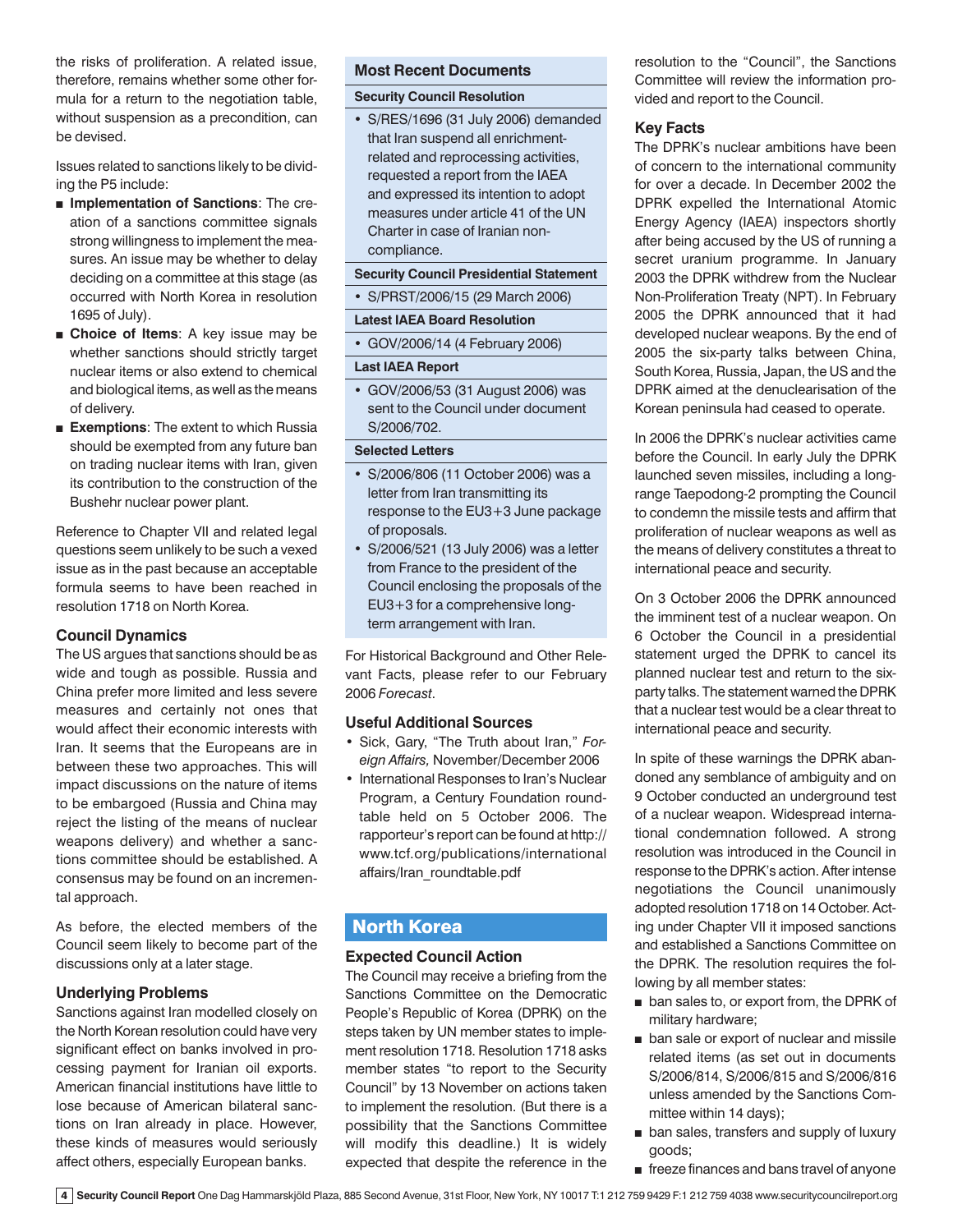involved in nuclear and missile programmes;

- ensure that no funds, assets or common resources are made available to or for the benefit of persons or entities conducting the DPRK's nuclear programme; and
- calls upon member states to cooperate in allowing inspection of cargo to and from the DPRK.

The Sanctions Committee on the DPRK held its first meeting on 23 October having chosen Slovakia as chair and Argentina and Qatar as vice-chairs.

The DPRK had threatened a second nuclear test but a Chinese envoy who met with President Kim Jong-il shortly after the adoption of resolution 1718 indicated that the DPRK was unlikely to conduct another test.

US Secretary of State Condoleezza Rice visited Japan, South Korea, Russia and China to discuss coordination of resolution 1718's implementation.

# **Key Issues**

The key issue on the minds of many Council members is whether the sanctions can be effectively implemented. The lists cover a broad range of items and will require stringent monitoring from member states. One of the measures with the potential for the sharpest impact (the prevention of funds being available to named persons and entities) still requires decisions by the Sanctions Committee on the names and this will be very complex to enforce.

There are a number of issues related to setting up the Sanctions Committee.

- Resolution 1718 does not create a panel of experts. Given the extensive lists it is going to be difficult for the Committee to effectively monitor compliance.
- The Committee will therefore need to rely on the Secretariat.
- In order to start its work the Committee still has to adopt guidelines for operations, reporting and for listing and de-listing items.

Another issue is how resolution 1718 will affect the possibility of the DPRK coming back to the stalled six-party talks. Pyongyang boycotted the talks in September 2005 in response to the US financial restrictions against eight firms allegedly linked to the proliferation of weapons of mass destruction and acted against a bank in Macau believed to be laundering money. It may be that the financial restrictions in resolution 1718 will further exacerbate this.

# **Council Dynamics**

All Council members agreed that a firm response was needed to the DPRK's announcement that it had tested a nuclear bomb. The Council was also in agreement that the DPRK needed to return immediately to the six-party talks. The strong reactions from the US, Japan and the European members were expected. China was clearly disturbed at the fact that the DPRK had chosen a path that threatened the *status quo* on the peninsula. In a marked change from its traditional position, China publicly called the nuclear test a "brazen act".

The adoption of resolution 1718 took days of intense negotiations. The US wanted direct sanctions and the possible use of force while China and Russia favoured a carrot and stick approach. China's resistance to an openended reference to Chapter VII resulted in a resolution that refers explicitly to article 41 (non-forceful measures). The final resolution involved compromises on all sides, but the marked shift in the positions of China and Russia are perhaps the most significant in terms of the larger issue of non-proliferation.

In implementing resolution 1718 China, as the DPRK's largest economic partner, will play a key role in ensuring the effectiveness of the sanctions. In the past China has made it clear that it did not want to see economic collapse and that is undoubtedly still true. However, all the signs are that Beijing is now willing to put real pressure on Pyongyang's leadership.

# **Options**

The Council does not expect the DPRK issue to be resolved quickly and anticipates a rocky road ahead. Past history suggests Pyongyang will try various provocations. Options available to the Council include:

- a resolution setting up a panel of experts; and
- progressively tightening the impact of financial measures in resolution 1718.

# **Underlying Problems**

As it becomes increasingly isolated and the sanctions take their toll on the DPRK's economy it is possible that it may decide that it has little to lose by testing another nuclear weapon.

The Special Rapporteur on Human Rights in the DPRK, Vitit Muntarbhorn, in a report to the General Assembly in October said that the DPRK's nuclear test is likely to make donors reluctant to provide aid to the coun-



try and that this could exacerbate the precarious humanitarian situation.

# **UN Documents**

#### **Selected Security Council Resolutions**

- S/RES/1718 (14 October 2006) expressed grave concern over DPRK's nuclear test, imposed sanctions and set up a Sanctions Committee.
- S/RES/1695 (15 July 2006) condemned DPRK's launch of ballistic missiles.
- S/RES/1540 (28 April 2004) affirmed that proliferation of nuclear weapons as well as the means of delivery constitutes a threat to international peace and security.
- S/RES/825 (11 May 1993) called upon DPRK to reconsider withdrawing from the NPT and to honour its non-proliferation obligations under the NPT.

#### **Presidential Statements**

• S/PRST/2006/41 (6 October 2006) was the statement expressing concern over DPRK's declaration that it would conduct a nuclear test.

#### **Selected Letters**

• S/2006/481 (4 July 2006) was the letter from Japan requesting a meeting of the Security Council after DPRK launched ballistic missiles.

# **Other**

- S/2006/833 (20 October 2006) was the note from the president of the Council on the election of the chairman and vice-chairman for the Sanctions Committee on the DPRK.
- S/2006/814, 815, and 816 (13 October 2006) contained the list of items related to ballistic missile programmes.
- A/61/349 (15 September 2006) was the report by Special Rapporteur on Human Rights in the DPRK.
- The Joint Statement of the fourth round of the six-party talks can be found at http://www.state.gov/r/pa/prs/ ps/2005/53490.htm.
- The text of DPRK's withdrawal from the NPT on 10 January 2003 can be found at http://cns.miis.edu/research/ korea/nptstate.htm.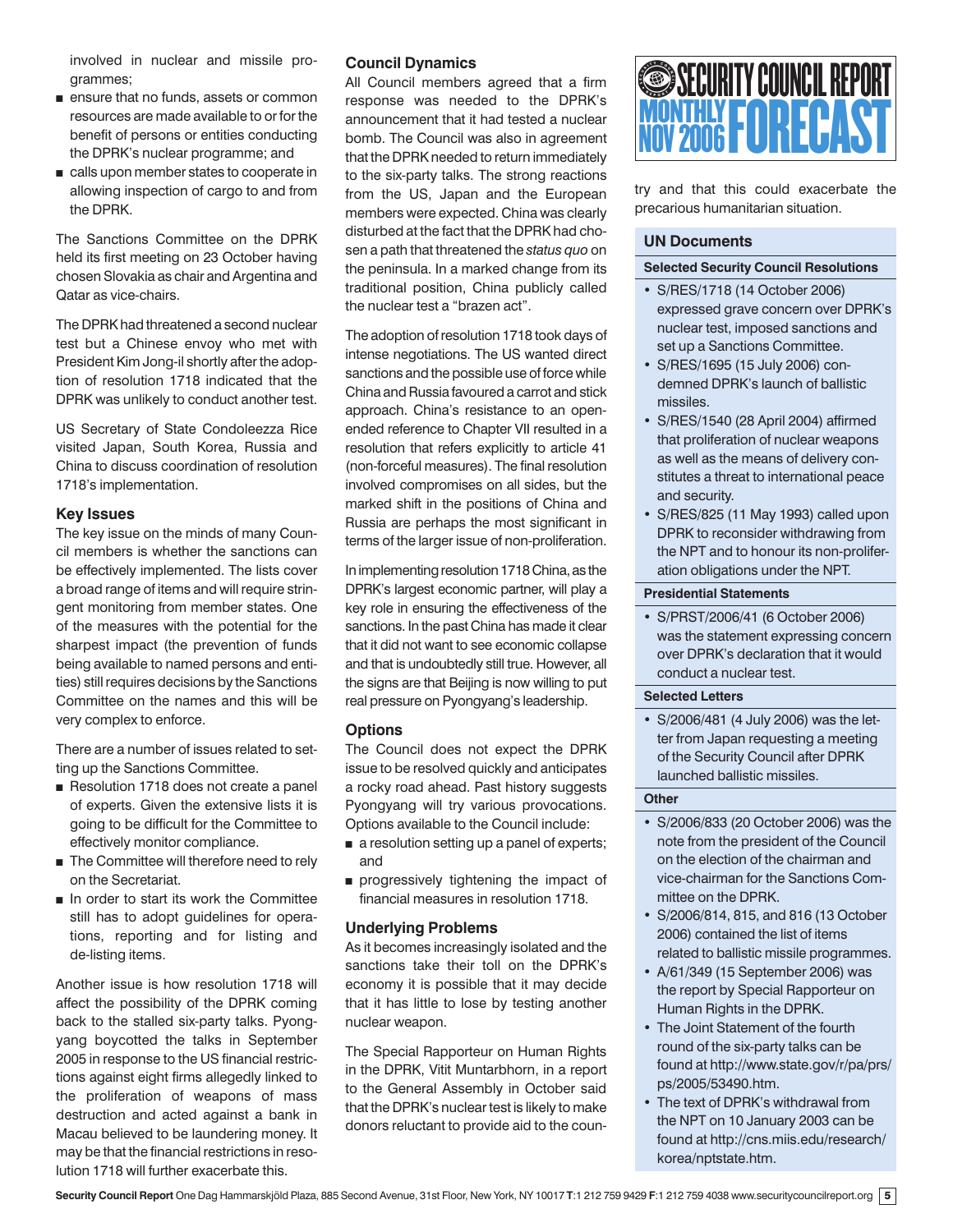#### **Historical Background**

*14 October 2006* The Security Council adopted resolution 1718 imposing sanctions on the DPRK and setting up a Sanctions Committee.

*9 October 2006* The DPRK announced that it had conducted an underground nuclear test.

*6 October 2006* The Security Council unanimously warned DPRK against testing.

*3 October 2006* The DPRK announced that it would conduct a nuclear test.

*15 July 2006* The Security Council adopted resolution 1695 condemning the DPRK's launch of ballistic missiles.

*4 and 5 July 2006* The DPRK launched seven missiles, including a long-range Taepodong-2.

*9 November 2005* The fifth round of six-party talks collapsed after three days.

*September 2005* The US imposed financial sanctions on a Macau bank and eight DPRK companies alleging counterfeiting and money laundering.

*19 September 2005* The DPRK agreed to abandon all of its nuclear programmes in return for the possibility of a light-water reactor and a non-aggression pledge from the US.

*26 July 2005* First phase of fourth round of six-party talks. After 13 days of talks and five draft agreements the talks are put on hold for three weeks.

*10 February 2005* The DPRK announced that it possessed nuclear weapons.

*23 June 2004* The third round of six-party talks where the US offered fuel aid in exchange for the DPRK freezing and dismantling it nuclear programmes.

*25 February 2004* Second round of six-party talks

*27 August 2003* First round of six-party talks between the US, the DPRK, China, Japan, Russia and the Republic of Korea

*10 January 2003* Pyongyang withdraws from the NPT.

*16 October 2002* The US publicly accused the DPRK of operating a secret uranium enrichment programme.

*27 December 2002* The DPRK expelled IAEA nuclear inspectors.

*11 June 1993* The DPRK suspended its withdrawal from the NPT one day before it would have taken effect, but announced that it would no longer allow IAEA inspections.

*12 March 1993* The Central People's Committee announced DPRK's withdrawal from the NPT.

*31 December 1991* North and South Korea agreed on a nuclear-free Korean Peninsula.

*31 August 1998* The DPRK test fired a Taepodong-1 missile over Japan.

*12 September 1985* The DPRK signed the NPT.

# Darfur/Sudan

# **Expected Council Action**

The impasse over the transition in Darfur from the AU force to a UN peacekeeping operation is likely to continue to generate Council discussion in November. But no formal action is expected at least until the results are known of diplomatic initiatives vis-à-vis Sudan and the AU Peace and Security Council high-level meeting, scheduled for the end of November.

Pressure on Council members for a solution (and especially alternatives) to the standoff is likely to increase as the deadline for renewing the mandate of the AU Mission in the Sudan (AMIS) on 31 December approaches. The mandate of the UN Mission in the Sudan (UNMIS) expires on 30 April 2007.

The regional dimension of the Darfur crisis is also expected to be in the minds of members. But it is unclear when the Secretariat's assessment mission to Chad and the Central African Republic will take place, or when the report on Chad requested in resolution 1706 will emerge.

#### **Key Recent Developments**

The security situation in Darfur has continued to deteriorate to alarming levels. The latest report from the Secretary-General noted that "the region is… on the brink of a catastrophic situation". Attacks against civilians and aid workers and all-out clashes markedly increased in October, as did spillover effects into Chad. Some note an increase in rebels' fighting power and coordination, as well as important military defeats for Khartoum.

The conflict seems to have entered a new, more complex phase, with the new involvement of more Arab tribes and an increase in inter-tribal fighting. To gather support, the government seems to be appealing to intertribal rivalries.

The spate of diplomatic efforts on the transition issue continued in October. High-level EU and UK visits to Khartoum and AU headquarters heightened a desire for finding a workable formula and the possibility that alternative options would need to be considered after October.

Khartoum has signalled a willingness to accept increased UN logistical and financial support to AMIS as an alternative to immediate transition, but pressed for the Council create leverage on the non-signatories to the Darfur Peace Agreement.

Increased efforts from Arab states to resolve the impasse included high-level meetings with Sudan on the sidelines of the signing of a peace deal with eastern rebels in Asmara in mid-October as well and bilateral meetings involving Libya and Egypt.

US special envoy Andrew Natsios also visited Khartoum and Cairo.

The Special Representative of the Secretary-General, Jan Pronk, was expelled from Sudan reportedly due to his comments on the government's military setbacks in Darfur. (At press time, he was in New York.)

Khartoum circulated a *note verbale* in early October stating that "any volunteering to provide peace keeping troops to Darfur will be considered as a hostile act." The note created considerable anxiety among potential troop contributors and outrage among some Council members. It led to a request for clarification on whether that was the official Sudanese position and for a retraction in writing.

There is increasing AU concern with the impasse. The lack of funds and airlift for the additional AMIS troops authorised in September is also an AU concern. Nigerian President Olusegun Obasanjo, in one of the strongest recent signals from AU member states, has reportedly warned that a "full genocide" should not be allowed in Darfur.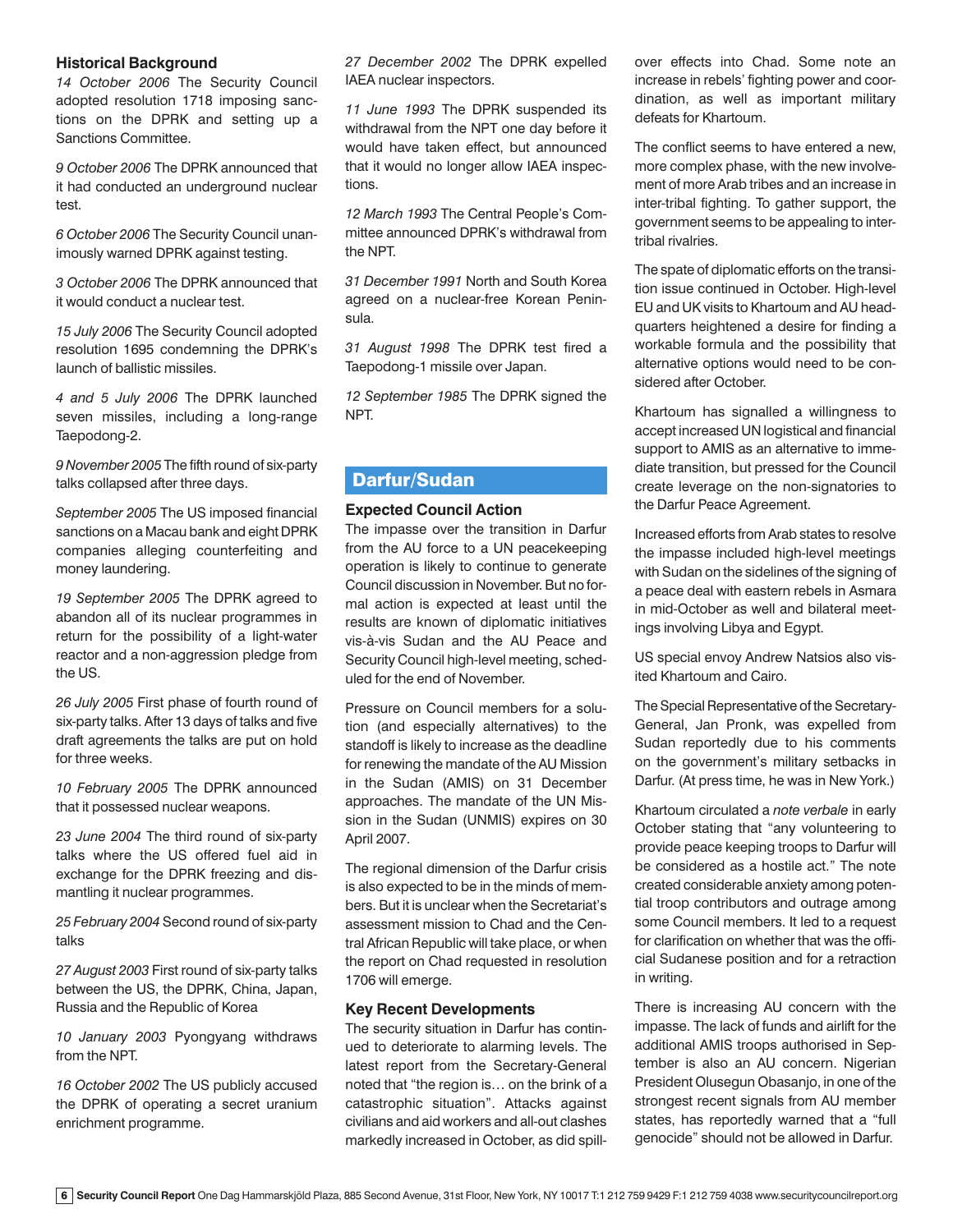There are reports of willingness to resume the peace talks from both sides. Leadership seems to come from Eritrea, the Sudan People's Liberation Movement (SPLM) and key opposition figures living in Asmara, whom the government seems willing to work with due to their role in facilitating the eastern peace deal. But some form of autonomy for Darfur in addition to more compensation and more power-sharing, seems to be a negotiating demand.

Chad and Sudan renewed accusations of support for rebel movements in each other's territory. Chadian rebels made statements opposing the deployment of a UN operation in Chad. At the time of writing, Council members expected a briefing from the Secretariat with possible scenarios including a monitoring presence or a multidimensional operation. The latter possibility was highlighted in a 6 October Chadian letter requesting the deployment of UN police for security in camps. Another Council meeting, scheduled for 30 October, will focus on the Central African Republic.

# **Options**

Two options, seemingly opposite, may be emerging as possible solutions to the transition impasse. The first is to develop a much larger package of UN assistance to AMIS using assessed contributions (or "AMIS plus"). This option would require new managerial, and command and control structures, and could entail the placing of a large number of UN personnel and assets under nominal AMIS direction. It could be endorsed either in a new resolution under Chapter VIII (with which those members that have invested heavily in the transition may be uncomfortable) or be carried out with creative interpretation of resolution 1706.

The other is a renewed focus on public pressure with the use of sanctions, especially if "AMIS plus" does not prove to be acceptable. Possible objectives include inducing consent for the transition, containing the parties' ability to inflict harm on civilians, and perhaps as a retributive measure for the lack of consent.

On Chad, options range from a small monitoring presence or a multidimensional operation, perhaps one comprising mostly civilian police. A smaller presence raises questions of an inadequate response to insecurity in camps in Chad, but a large operation faces difficulties in force generation as well as financial problems.

On the Central African Republic, options include increasing the UN peacebuilding office the country to improve available information. Another option is a small monitoring presence in cooperation with the peacekeeping forces from the Central African Economic and Monetary Community.

# **Key Issues**

The key issue is how best to reach a solution to the current impasse. Time is an issue and some believe that the current focus on obtaining consent for the transition seems to have reached its limits. The lack of coherence in signals sent to Khartoum has also been an issue.

A related immediate issue is the provision of resources to the AU to implement AMIS' new concept of operations, which includes an increase in troops to up to 11,000. There is awareness of the AU's frustration with the impasse and the need to encourage the AU to extend AMIS beyond December.

An emerging issue is thus whether alternative options to a December transition should be considered at this point.

Some are open to increasing UN assistance to AMIS through quiet diplomacy. Members are aware that recent signals from Khartoum may represent an opening to a solution to the standoff that needs to be explored. If taken seriously, this approach will raise important issues.

- This unprecedented cooperation would require innovative approaches on command and control, management, communications and budget.
- This approach would have to prove acceptable to Sudan, the AU and the Council, especially by balancing Khartoum's concerns with an effective force that has strong African character and leadership. An additional issue is how acceptable—also from a financial standpoint—the placing of significant UN resources and staff under AU authority could be.
- The approach would need to be acceptable to those members who have been most strongly advocating for the transition. (The agreement may be more easily forthcoming if it were presented as a step under resolution 1706, leaving open the possibility of transition at a later stage.)
- Reopening and improving the peace process between Khartoum and the rebels with a stronger political role for the UN—



while keeping a central role for the AU—may also need to be part of the package.

A complicating issue for some members is that public pressure has stepped up significantly and talk of possible sanctions as a backstop may become a feature of any eventual deal.

The resumption of peace talks and the Darfur-Darfur Dialogue and Consultation involves a number of subsidiary issues including the need for an acceptable framework for the talks, the distance between the parties' positions, and the delicate balance with the power-sharing arrangements in the north-south Comprehensive Peace Agreement and not least finding effective and acceptable leadership for peace talks.

On the regional dimension, an emerging issue is how best to approach the spillover effects without upsetting the political balance in Chad. Members are aware of Chadian rebels' opposition and the possible influx of refugees into Chad from Darfur should UN contingents be deployed.

#### **Council and Wider Dynamics**

There seems to be some willingness to allow room for quiet diplomacy and for the results of the AU Peace and Security Council meeting in November before the next steps.

But some—especially the US—will continue to see a need for public pressure and sanctions. There also seems to be scepticism on the effectiveness of carrots.

Russia, China and Qatar are increasingly vocal about the possibility of UN assistance to AMIS as a real alternative to transition.

African members are concerned with the future of AMIS and of the AU's role vis-à-vis Darfur, with some more vocal about the unacceptable nature of Khartoum's opposition. There also seems to be concern about the relative sidelining of the AU in the current diplomatic efforts.

There is increasing support among Arab states for a real solution but based on a quieter approach, particularly the need to work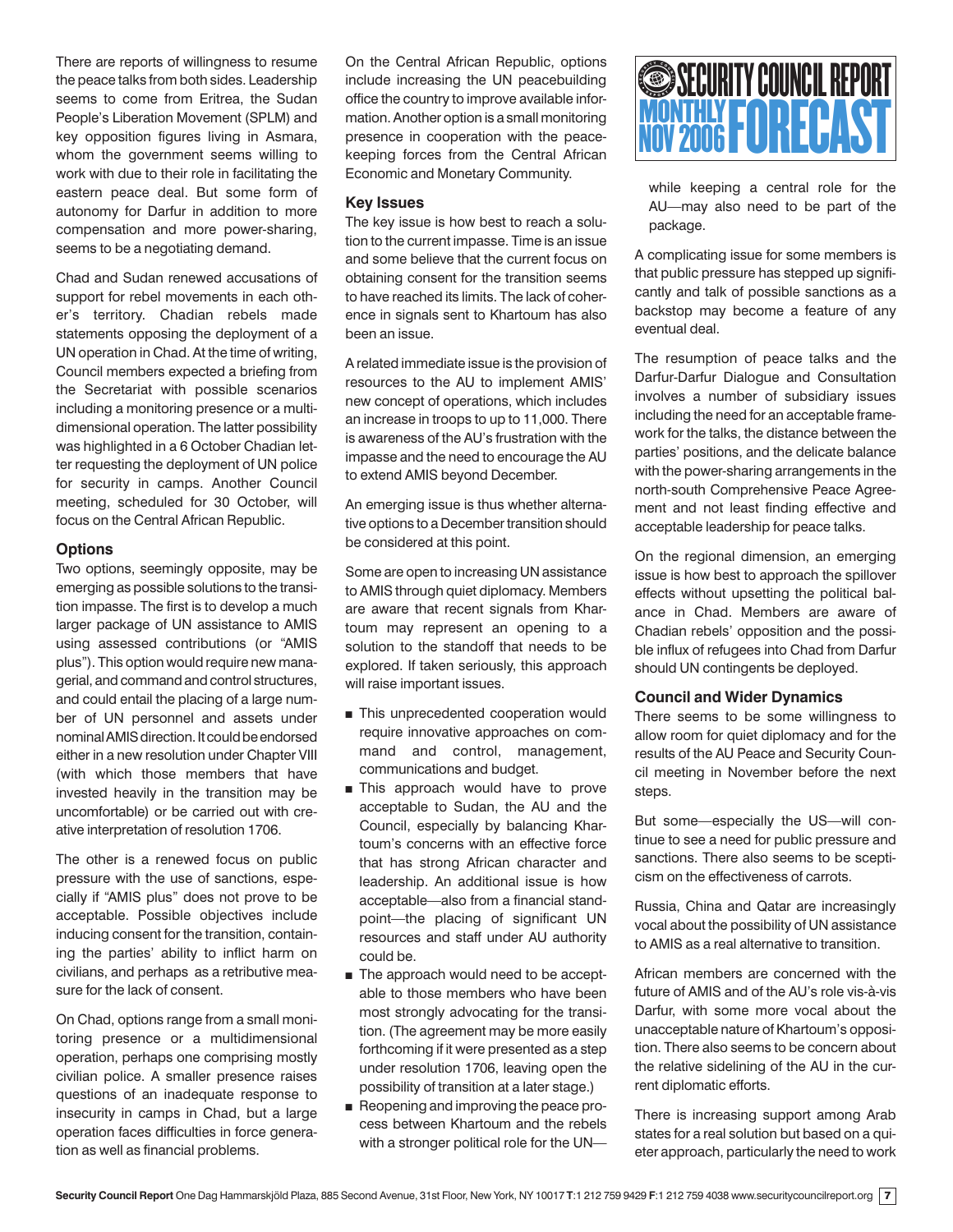on specific Sudanese concerns with resolution 1706 and on the undisputed parts of the resolution, such as UN assistance to AMIS, as initial, immediate steps.

There seems to be support within the Council for considering the Chad/CAR dimension more proactively. But there has been opposition to broader discussions on the internal situation in Chad, with preference for limiting to cross-border issues.

# **UN Documents**

#### **Selected Security Council Resolutions**

- S/RES/1714 (6 October 2006) extended UNMIS until 30 April 2007.
- S/RES/1713 (29 September 2006) extended the mandate of the Panel of Experts until 29 September 2007.
- S/RES/1706 (31 August 2006) set a mandate for UNMIS in Darfur.
- S/RES/1590 (24 March 2005) established UNMIS.

#### **Selected Meeting Records**

- S/PV.5528 (18 September 2006) was the latest briefing by Jan Pronk, the Secretary-General's Special Representative to Sudan.
- S/PV.5519 (31 August 2006) was the adoption of resolution 1706.

#### **Selected Secretary-General's Reports**

- S/2006/764 (26 September 2006) was the latest monthly report on Darfur.
- S/2006/728 (12 September 2006) was the latest quarterly report on Sudan.
- S/2006/591 (28 July 2006) and Add. 1 (28 August 2006) made recommendations for UNMIS' mandate in Darfur and for UN assistance to AMIS. The report was complemented by an update, S/2006/645.

#### **Latest Panel of Experts' Report**

• S/2006/795 (3 October 2006)

#### **Other**

- S/2006/789 (5 October 2006) was a letter from Sudanese President Omar Al-Bashir welcoming UN assistance to AMIS.
- S/2006/779 (28 September 2006) was a letter from the Secretary-General to Sudanese President Al-Bashir detailing UN assistance to AMIS.

# **Historical Background**

For the full historical background, please see our February, July and October *Forecasts.*

#### **Other Relevant Facts**

**UNMIS: Special Representative of the Secretary-General** 

Jan Pronk (Netherlands)

#### **UNMIS: Size, Composition and Cost of Mission**

- Maximum authorised strength: up to 27,300 military and approximately 6,015 police personnel
- Strength as of 30 September 2006: 10,284 total uniformed personnel, including 8,914 troops, 705 military observers and 665 police
- Key troop contributors: Bangladesh, India and Pakistan
- Cost: 1 July 2006—30 June 2007 \$1,126.30 million (does not include mandate in Darfur, estimated between \$1.4-1.7 billion)

#### **UNMIS: Duration**

24 March 2005 to present; mandate expires 30 April 2007

#### **UNMIS: Fatalities**

Seven, including two military and five civilian staff

#### **Head of AMIS**

Ambassador Baba Gana Kingibe (Nigeria)

#### **AMIS: Size and Composition of Mission**

- Total authorised strength: about 10,000 military and 1,500 police personnel
- Strength as of 1 September 2006: 5,703 military and 1,425 police personnel
- Key troop contributors: Nigeria, Rwanda, Senegal and Gambia

#### **AMIS: Duration**

25 May 2004 to present; mandate expires 31 December

# **Afghanistan**

# **Expected Council Action**

A Council delegation will travel to Afghanistan in mid-November. The mission will be headed by Ambassador Kenzo Oshima of Japan and will include Argentina, China, Denmark, France, Greece, Qatar, Russia, the UK and the US. During the week-long visit the mission will meet with Afghan officials, the United Nations Assistance Mission in Afghanistan (UNAMA) and the International Security Assistance Force (ISAF) in various locations in Kabul, northern and southern Afghanistan, and also Pakistani officials in Islamabad.

Upon completion of the mission, Japan will brief the Council on the mission's report. An open meeting on the results of the mission is also likely.

The mandate of UNAMA is currently in place until 24 March 2007.

# **Key Recent Developments**

This year has seen the highest civilian death toll since 2001, with reportedly more than 3,000 people killed. The deterioration of the security situation—including the proliferation of suicide bombings, the resurgence of the Taliban and foreign fighters—is hampering reconstruction work and could be diminishing popular support for the Karzai government.

ISAF took responsibility for security in all of Afghanistan in October, following a high-level NATO meeting on 21 September. The move is seen as necessary for boosting the effectiveness of operations, particularly in the south, and to offset overall troop shortfalls. (A smaller number of US troops is exclusively focused on counterterrorism.) NATO's call for reinforcements, particularly in southern Afghanistan, has not been met with great enthusiasm by its members. Some ISAF contributors favour the concentration of activities on reconstruction rather than counterinsurgency. Germany, ISAF's third-largest contributor, is apparently reluctant to become involved in counterinsurgency. Other countries, such as Norway, have reportedly declined to send more troops. Spain, Italy and France are also apparently hesitant about moving their troops to the south.

The United Nations Office on Drugs and Crime reported in September that opium cultivation in Afghanistan had increased by 59 percent since 2005. (Observers note that this is much higher than under the Taliban and that there is some criticism of the international community for laxity in this regard.) In a press statement in early October, the Council expressed concern at the increase in the cultivation and trafficking of opium in Afghanistan and reaffirmed its support for the Afghan government's national drugcontrol strategy.

At the end of September, Afghan President Hamid Karzai and Pakistani President Pervez Musharraf met at the White House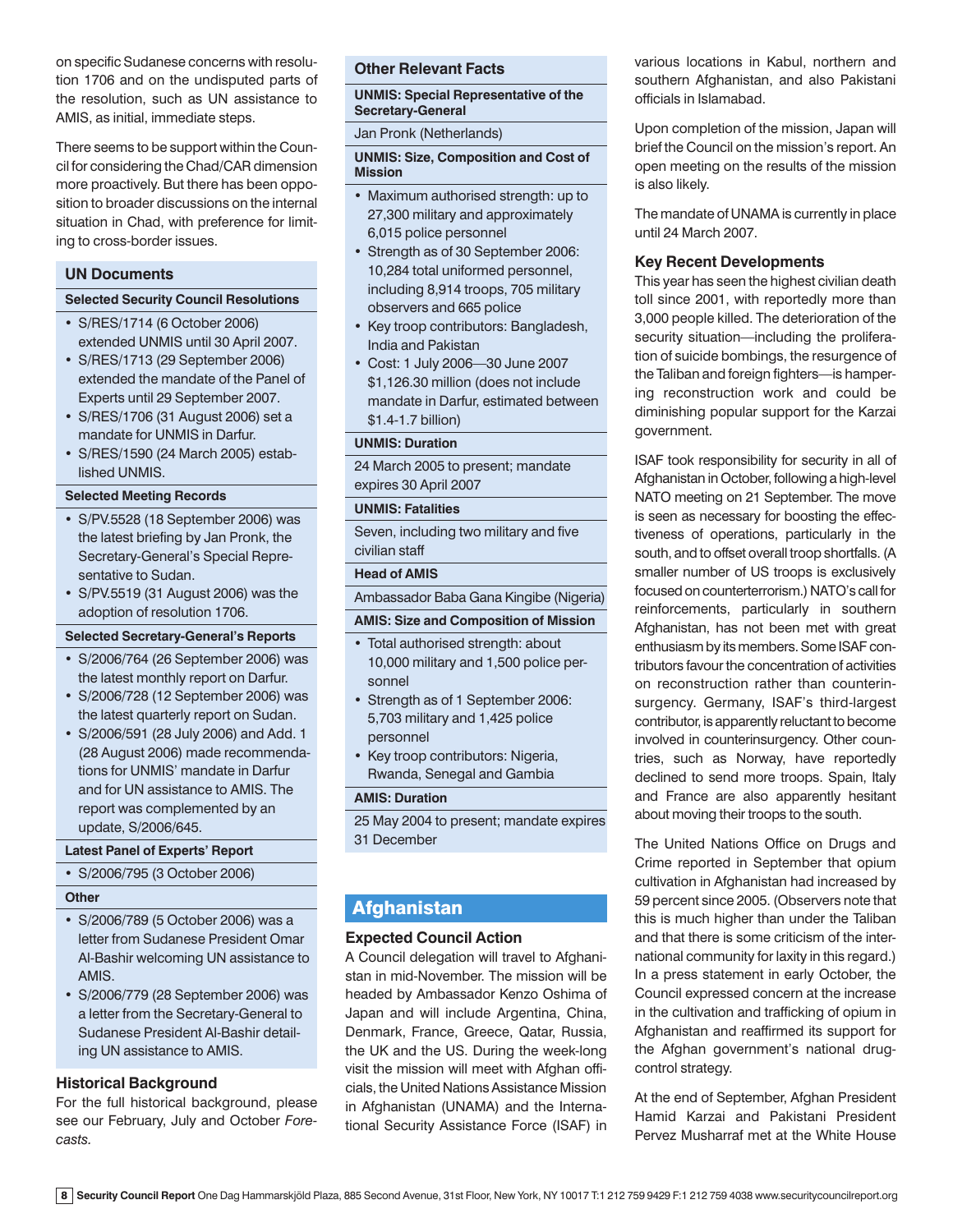under the auspices of US President George Bush. Both countries agreed to call tribal gatherings along the Afghan-Pakistani border to address cross-border Taliban movements. Relations between Pakistan and Afghanistan have become difficult over cross-border and counterterrorism issues and both have traded accusations of insufficient efforts.

# **Options**

After the mission, Council members may wish to adopt a statement reinforcing the mission's findings and possibly also:

- expressing support for the efforts of the Afghan government, ISAF and the Afghan security forces in stabilising the country's security situation and extending state authority;
- expressing concern with the deteriorating security situation; and
- referring to the regional dimension and expressing support for the actions currently undertaken to promote regional cooperation.

# **Key Issues**

Key issues for the Council are whether it can play any role to help arrest the further deterioration of security conditions and improve the prospects for the implementation of the Afghanistan Compact (the framework launched in January for cooperation among the Afghan government, the UN and the international community). Other important issues include the messages sent regarding the proliferation of narcotics cultivation and the regional dimension, particularly regarding Pakistan and Iran.

The terms of reference for the mission are likely to include key issues such as:

- demonstration of the continued commitment to the reconstruction process based on the Afghan Compact and resolution 1662, which revised and extended UNAMA's mandate until March 2007;
- support for efforts in improving security, governance and development and, in particular, counternarcotics;
- the need for disarmament, demobilisation and reintegration, and the disbandment of illegal armed groups;
- human rights protection, public and justice sector reforms, and the rule of law;
- the activities of UNAMA and ISAF. including ISAF's cooperation with the

Afghan security forces and Operation Enduring Freedom (OEF); and

■ assessment of the regional dimension.

# **UN Documents**

# **Selected Security Council Resolutions**

- S/RES/1707 (12 September 2006) extended ISAF's mandate until 13 October 2007.
- S/RES/1662 (23 March 2006) revised and extended UNAMA's mandate until 24 March 2007.

# **Selected Reports of the Secretary-General**

• S/2006/727 and A/61/326 (11 September 2006) was the latest report.

# **Other Relevant Documents**

- SC/8850 (9 October 2006) was a press statement expressing concern about the security situation in Afghanistan and the increase in opium cultivation and trafficking.
- S/2006/765 (26 September 2006) was the latest ISAF report.

# **Other Relevant Facts**

**Special Representative of the Secretary-General and UNAMA's Chief of Mission**

Tom Koenigs (Germany)

# **UNAMA: Size, Composition and Duration**

- Current strength: 199 international civilians, 729 local civilians, 12 military observers, seven civilian police, 41 UN volunteers
- Duration: 28 March 2002 to present; mandate expires on 24 March 2007

# **ISAF Military Commander**

Lt. Gen. David Richards (UK)

# **ISAF: Size, Composition and Duration**

- Current strength: about 31,000 troops
- Contributors of military personnel: 37 NATO and non-NATO countries
- Current top contributors: UK, Germany, Canada, US and the Netherlands
- Duration: 20 December 2001 to present; mandate expires on 13 October 2007

# **OEF: Size, Composition and Duration**

- Current strength: about 8,000 troops
- Top contributor: US
- Duration: 7 October 2001 to present



# Somalia

# **Expected Council Action**

The Secretary-General's Special Representative for Somalia, François Lonseny Fall, is expected to brief the Security Council in November. The wider regional implications of involvement in Somalia by Ethiopia and Eritrea are likely to play an increasing role. A presidential statement directed at Ethiopia and Eritrea is an option.

The Council will examine the request from the African Union and the Intergovernmental Authority on Development (IGAD) for a partial exemption to the arms embargo for the IGAD mission in Somalia (IGASOM). Action on that front seems unlikely, though, because many Council members remain concerned that this would have a negative impact on the situation.

The Somalia sanctions Monitoring Group will also submit its report to the Sanctions Committee at the end of November. The mandate of the Monitoring Group expires on 3 December, and the Council is expected to renew it for an additional six months.

# **Key Recent Developments**

Tensions between the Union of Islamic Courts (UIC) and the Transitional Federal Government (TFG) have exacerbated the situation during the past month.

The UIC seized the town of Kismayo on 25 September in the economically important region of lower Juba, without any fighting. With this move, the UIC now controls all ports in southern and central Somalia, and the TFG in Baidoa is increasingly isolated. There are recent reports that fuel supplies to Baidoa are now severely restricted. The TFG complains that the UIC has violated the 5 September ceasefire agreement.

In response to these heightened tensions, and following encouragement by the Council to become actively engaged, Lonseny Fall met with officials in Ethiopia, Eritrea, Djibouti, Egypt, Sudan, Uganda and Yemen.

On 9 October the warlords aligned with the TFG took over Buur Hakaba, a town close to TFG's seat in Baidoa, with Ethiopian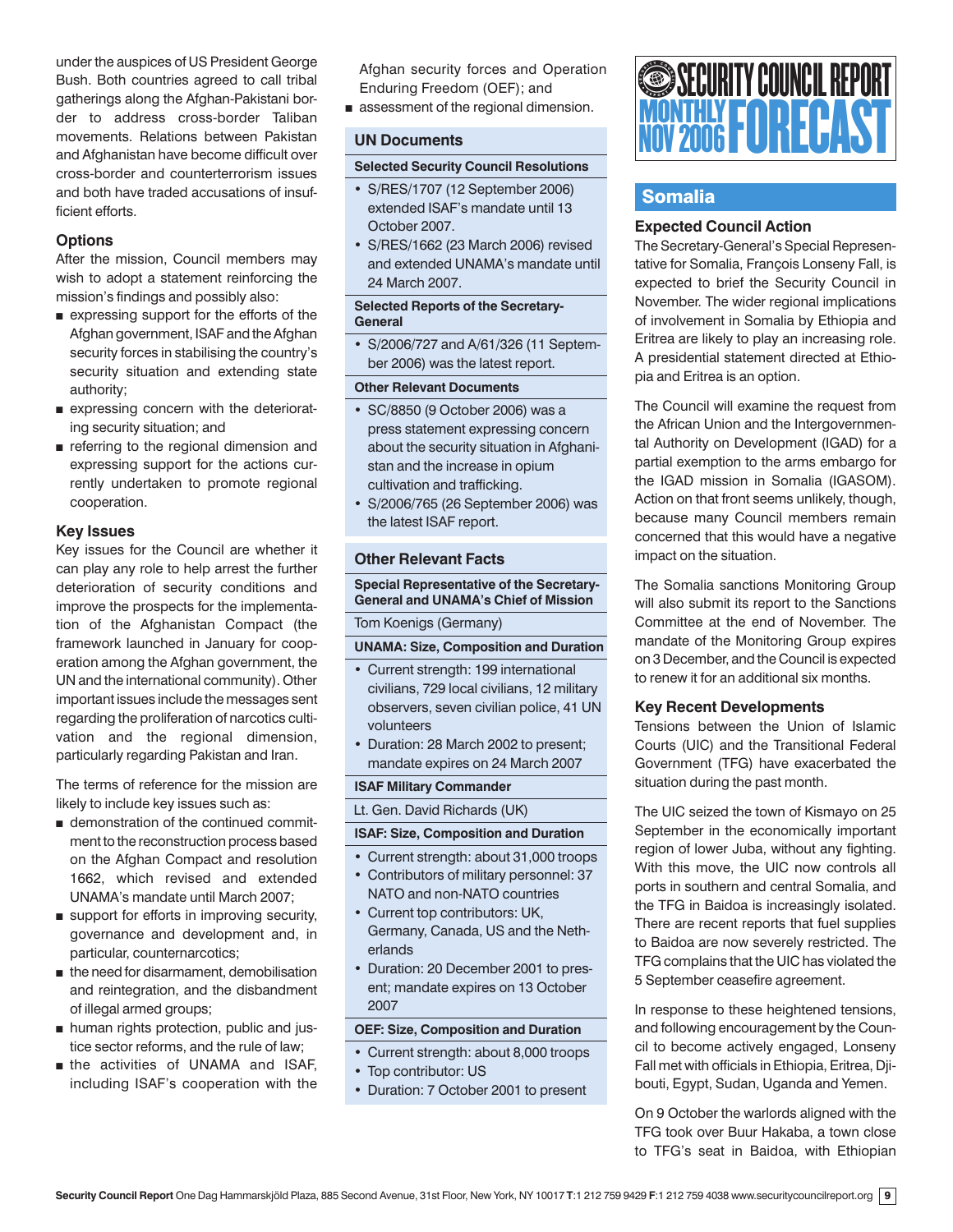support. Ethiopia initially denied military involvement but has recently admitted that its troops are in Somalia as "trainers". UIC forces claim to have captured an Ethiopian officer and have warned of imminent war with Ethiopia.

IGAD submitted a detailed mission plan for IGASOM, endorsed by the African Union's Peace and the Security Council on 13 October. Somalia also submitted to the Council on 6 October its National Security and Stabilisation Plan (NSSP).

The report of the Secretary-General on Somalia (due by the end of October) is expected to state that the rise of the UIC has dramatically weakened the TFG and report that the security situation seems to have improved in the regions under UIC control.

The International Contact Group met on 19 October amid growing concern about activities by Ethiopia and Eritrea.

# **Options**

The Council has the following options:

- renew the mandate of the Monitoring Group for six months;
- respond to the request from IGAD and the African Union for a partial lifting of the arms embargo for the IGAD mission;
- adopt a presidential statement sending explicit warning signals to Ethiopia and Eritrea;
- reinforce the arms embargo through the adoption of targeted sanctions while allowing a very limited exemption of the embargo for non-lethal equipment for the TFG, to support the Somali national security forces;
- elaborate on the conditions for IGASOM's deployment, such as consent from both parties, consensus within IGAD and guarantees that it would help the political process; and
- actively encourage a power-sharing agreement between the TFG and the UIC.

# **Key Issues**

While the Council is keen to support the Khartoum peace talks between the UIC and the TFG, the issue is whether supporting the deployment of IGASOM and exempting it from the arms embargo would fatally undermine this goal. Even partially lifting the arms embargo may undermine peace talks.

A related issue is that in the absence of a peace process the TFG may collapse,

entailing a takeover of the country by the UIC. This could exacerbate Ethiopia's frustration and increase the risks of a wider war involving Ethiopia (and perhaps Eritrea). Therefore, the challenge for the Council will be to continue to support the transitional institutions as the legitimate entities in Somalia while taking into account the UIC as a political reality.

The arms embargo has been widely violated by both the TFG and the UIC as well by their outside supporters. The issue of reinforcing this embargo remains on the table. Many experts believe that it is technically impossible to impose targeted sanctions in Somalia. Increasing pressure on state violators of the embargo is therefore a key issue.

Another issue is the composition of IGASOM. The National Security and Stabilisation Plan excludes the participation of neighbouring countries. Sudan and Uganda are potential contributors but it remains to be seen how willing they are to commit troops. And there is no new evidence which suggests there would be consent from the UIC.

The lack of consensus within IGAD over IGASOM is another issue. IGAD members Djibouti and Eritrea seem opposed to IGASOM. The Council may want to see wider support within IGAD before supporting the mission.

A major underlying issue for the Council is whether a power-sharing agreement between the TFG and the UIC might only give the UIC a more effective platform to destabilise the region.

# **Council Dynamics**

China has the lead on Somalia and has been pushing for the deployment of IGASOM and the partial lifting of the embargo, in line with the African Union's position. Tanzania seems to be in support, but the other African members of the Council are less proactive.

The UK has undertaken some initiatives. Although it remains supportive of the TFG, it has expressed concern at the involvement of foreign troops in Somalia. Therefore, the British approach is to strengthen the arms embargo by both imposing targeted sanctions and lifting the embargo on non-lethal equipment for the TFG (but not IGASOM) to allow the training of the Somali security forces. In November the UK may propose a draft resolution reflecting this approach. But

there may not be consensus as African members still support the IGASOM option.

Russia, the US and the European members of the Council are more cautious on the lifting of the embargo and IGASOM. They seem to consider that as long as there is no peace to support in Somalia, the Council should remain careful and not encourage foreign troops in Somalia.

The US position is not well-defined. It has tried to improve its relations with the UIC while maintaining support for the TFG.

Most Council members tend to recognise that the UIC is now an undeniable force in Somalia. But the question of how much legitimacy to lend it vis-à-vis the TFG remains an unclear aspect of the dynamic. While the UIC is a reality on the ground, it is seen by some as a potential danger as some of its leaders are reportedly affiliated with terrorist networks. Accordingly, there is reluctance about openly recognising the role of the UIC, supporting the idea of a power-sharing agreement, and taking actions against outsiders. The fact that the UIC does not seem to have a clear agenda contributes to the uncertainty.

For its part, the Monitoring Group believes that IGASOM would be a destabilising factor; that even a partial lifting of the arms embargo would dangerously militarise the country; and that targeted sanctions are impracticable.

# **Underlying Problems**

An important underlying issue is the implication of recent developments for the parts of Somalia that have declared autonomy (Puntland) and independence (Somaliland). The UIC is opposed to any federal system, and therefore there is a real possibility for future conflict in the north.

The UIC seems to be facing three major problems.

- First, the UIC does not appear to have a clear leader. Although Hassan Dahir Aweys is allegedly the overall leader, Sharif Ahmed, in charge of the executive council, is also very influential.
- Second, there is no consensus among the Courts on Sharia, although the majority tends toward more radical interpretations.
- Third, the Courts still function based on clan relations, and this has the potential for opening divisions in the UIC in the long run.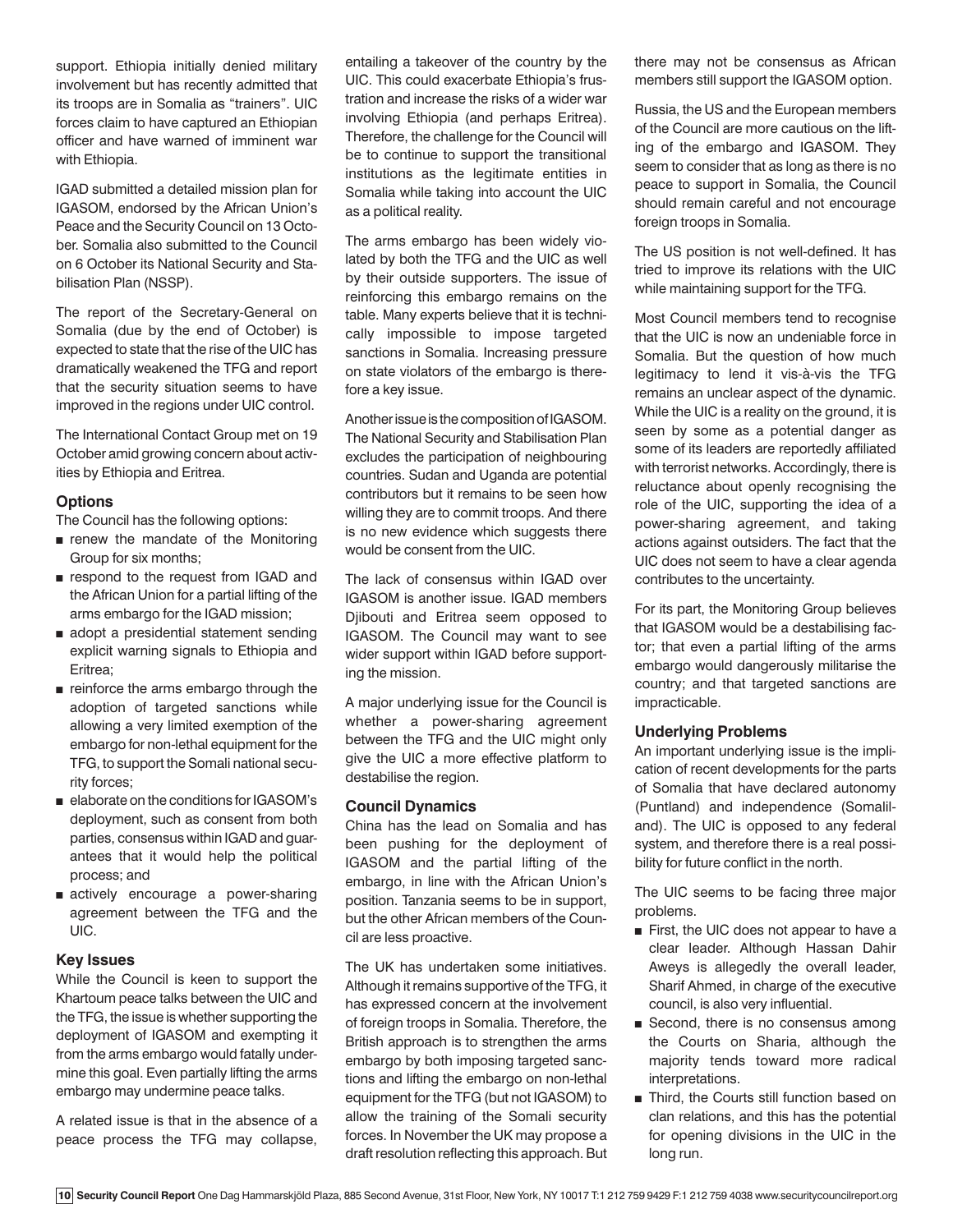The number of Somali refugees in Kenya is increasing due to recent tensions, and this poses the risk of a humanitarian crisis. Most refugees seem to fear that war with Ethiopia is likely and reject the imposition of strict Sharia rules.

# **UN Documents**

#### **Selected Security Council Resolutions**

- S/RES/1676 (10 May 2006) renewed the Monitoring Group's mandate for six months.
- S/RES/733 (23 January 1992) imposed an arms embargo.

#### **Selected Presidential Statements**

• S/PRST/2006/31 (13 July 2006) expressed support for the Transitional Federal Institutions and willingness to consider the African Union's request for an exemption to the arms embargo.

#### **Selected Letters**

- A letter from Kenya which included the IGASOM deployment plan was submitted to the president of the Council on 16 October. (The UN document number is pending.)
- A letter from Somalia which included the NSSP was submitted to the president of the Council on 6 October. (The UN document number is pending.)

# **Selected Secretary-General's Report**

• S/2006/418 (20 June 2006) was the latest report.

#### **Latest Report of the Monitoring Group**

• S/2006/229 (4 May 2006)

For a full historical background, please see our January and September 2006 *Forecasts*.

# **Other Relevant Facts**

**Special Representative of the Secretary-General for Somalia**

François Lonseny Fall (Guinea)

# **Chairman of the Somalia Sanctions Committee**

Nassir Abdulaziz Al-Nasser (Qatar)

# Lebanon

# **Expected Council Action**

A report on the developments in the area under control of the UN Interim Mission in Lebanon (UNIFIL) is expected. Whether this report will also contain political elements related to the implementation of

resolution 1701 remains to be seen. Council action is unlikely.

Also in November, the Council is likely to receive recommendations on the tribunal to try those responsible for the bombing that killed former Lebanese Prime Minister Rafik Hariri and others in Lebanon.

# **Key Recent Developments**

As of 19 October, UNIFIL comprised 7,200 personnel, including 1,500 German naval personnel on the maritime force. The Israeli army has almost entirely withdrawn from south Lebanon and the Lebanese army has fully deployed to the area. An audit mission has been commissioned by the Department of Peacekeeping Operations to assess the capacity and needs of the Lebanese troops.

In the zone covered by UNIFIL, there has not been any seizure of illegal weapons. Frequent Israeli breaches of the Lebanese airspace continue, in violation of resolution 1701, causing concern within UNIFIL and leading the French contingent of UNIFIL to deploy anti-aircraft missiles for selfdefence.

The Secretary-General reported on implementation of resolution 1559 on 19 October. He noted the following:

- there has been good progress with the extension of the government's control over Lebanese territory;
- on the issue of the delineation of the border between Lebanon and Syria in the Sheb'a Farms area, the Secretary-General is working on proposals for the Council;
- the Israeli air violations of Lebanese sovereignty are a matter of serious concern;
- there have been intercepts of arms shipments into Lebanon in violation of the arms embargo established in resolution 1701;
- the National Dialogue's decision to disarm the Palestinian militias outside the camps has not been implemented within the six-month deadline, which expired on 26 August; and
- the National Dialogue did not reach agreement on the disarmament of Hezbollah and has yet to resume.

The Secretary-General has also established a task force comprising political, legal and cartographic experts to develop proposals for the delineation of the Lebanese border with Syria in the Sheb'a Farms area. This may take some time as it seems that there are considerable cartographic and legal issues.



# **Options**

If the Council does not receive a substantive report from the Secretary-General on resolution 1701, which seems likely, an option may be to consider how, given the transition underway to a new Secretary-General, the 1701 process can be reenergised.

# **Key Issues**

The main issue for the Council is to decide whether it really wants to remain actively involved in seeking long-term solutions and thus fulfil its commitment made in paragraph 9 of resolution 1701.

There are also other issues related to implementation of resolution 1701 that the Council needs to address as they are crucial for the implementation of a permanent ceasefire.

- Israel's violations of the Lebanese air**space** increase the concerns of UNIFIL troops and may provide Hezbollah with the pretext to back-track on 1701.
- **Reports of intercepted arms shipments into Lebanon** violates the arms embargo and the Council may want to ask for further details and act accordingly.
- **The status of the Sheb'a Farms** remains an issue. Israeli occupation of what Hezbollah considers Lebanese land (though considered Syrian by the UN) provides the militia with an excuse for keeping its weapons. Following both Lebanese and Syrian statements that the farms are Lebanese, the Secretary-General has been mandated to present proposals to the Council on how to resolve that issue. The Lebanese government has asked the Council to "place the Sheb'a Farms area and the Kfarshouba Hills under UN jurisdiction until border delineation and Lebanese sovereignty over them are fully settled." The Secretary-General replied that "such a measure would still require the determination of the precise geographic scope of the Sheb'a Farms area, and […] the possible steps to be undertaken, from the perspective of the United Nations, for the sovereignty of the Sheb'a Farms area to be transferred from the Syrian Arab Republic to Lebanon." This proves to be a difficult task given the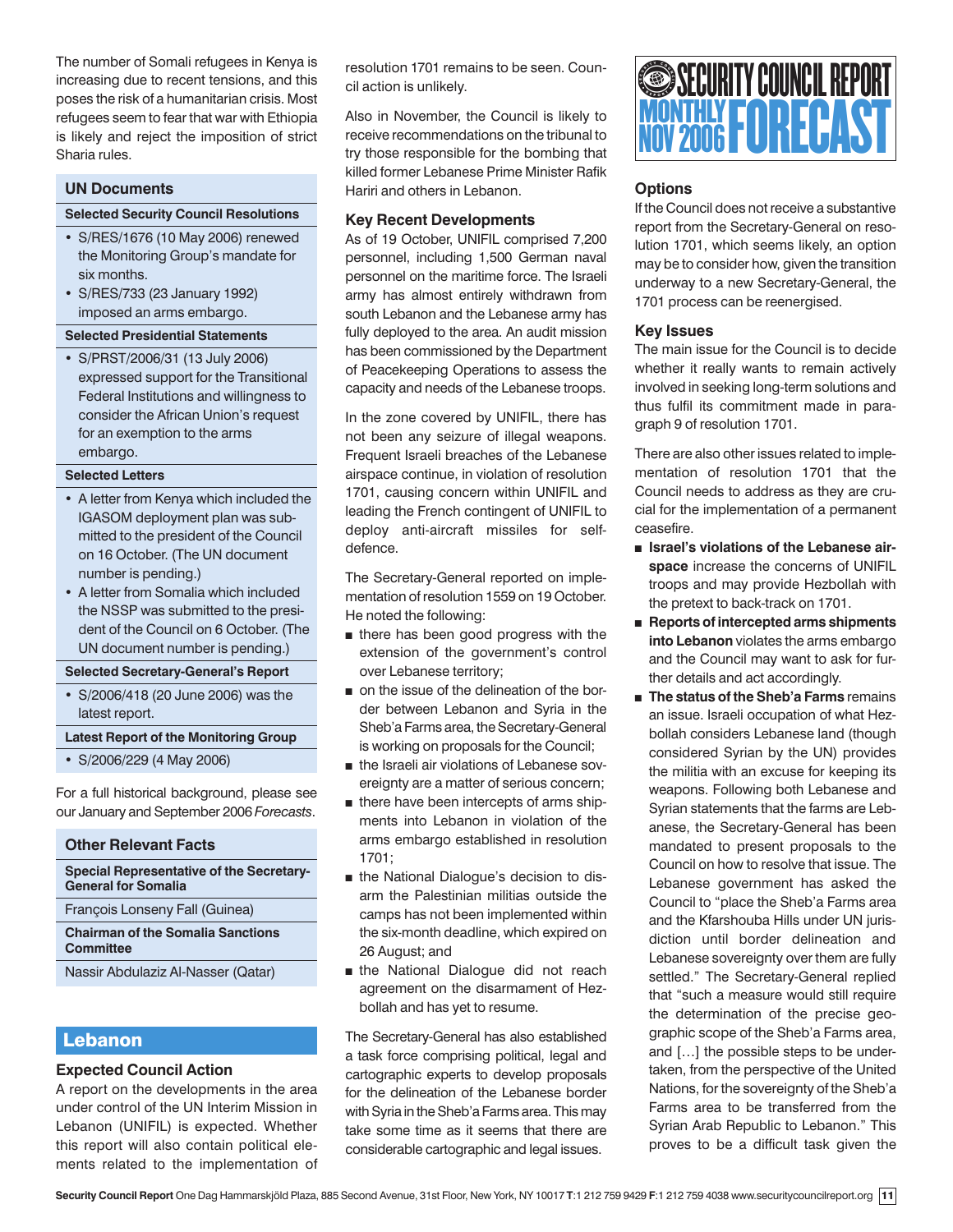absence of cartographic evidence that the farms belong to Lebanon. Therefore, those proposals may be further delayed.

A related issue is the UNIFIL troop level and whether it is still necessary to attain the 15,000 troops ceiling. The UNIFIL Force Commander Major General Alain Pellegrini has suggested there is no urgency to meet the full ceiling.

The rationalisation of reporting to the Council on Lebanon is an issue. Elements of resolution 1701 encompass elements of resolution 1559 and overlapping substance and procedure are presenting logistical difficulties.

It seems that the delay of the report on the establishment of the international tribunal is related to internal disagreements within the Lebanese government. If it is stalled further in November, the issue will be how much leverage the Council has over this process and how it can exercise influence for the tribunal to be established before the end of the year. For issues related to the tribunal, please refer to our October *Forecast*.

# **Council Dynamics**

It appears that some of the momentum on Lebanon may have been lost and Council members seem reluctant to take initiative to promote 1701's implementation. Many Council members consider that there is currently too little information on specific issues—for instance, the last report on implementation of resolution 1559 only vaguely refers to arms shipments.

There is also some reluctance within the Council to pressure the Lebanese government to sign the agreement on the creation of the tribunal.

# **Underlying Problems**

An issue still not resolved is the situation of Al-Ghajar, a village located on the Blue Line separating Lebanon and the Israeli occupied Golan Heights. Since 2000, two-thirds of the village has been under Lebanese control but residents from both sides of the village have Israeli citizenship. While those living in the Golan Heights area can usually work and travel freely within Israel, the ones living on the Lebanon side have difficulties. Since the recent war the Israeli army has been occupying both sides. The Tripartite Commission established pursuant to resolution 1701—composed of Israel and Lebanon and headed by UNIFIL—is trying

to find a solution to this complicated situation and have the IDF withdraw from the Lebanese side.

Reports from Human Rights Watch indicate that both the Israeli army and Hezbollah used cluster munitions during the recent conflict. There are about one million hazardous unexploded munitions in southern Lebanon, which have already caused an average of three civilian casualties per day since the cessation of hostilities.

# **Selected UN Documents**

# **Security Council Resolutions**

- S/RES/1701 (11 August 2006) called for a cessation of hostilities, authorised a reinforcement of UNIFIL and extended the mandate until 31 August 2007.
- S/RES/1680 (17 May 2006) encouraged Syria to respond positively to the Lebanese request to delineate their common border and called for further efforts to disband and disarm Hezbollah and to restore fully Lebanon's control over all Lebanese territory.
- S/RES/1664 (29 March 2006) requested negotiation with Lebanon on a tribunal of an international character.
- S/RES/1559 (2 September 2004) urged Syria's withdrawal from Lebanon and the disbanding of militias.

# **Reports**

- S/2006/832 (19 October 2006) was the last Secretary-General's report on implementation of resolution 1559.
- S/2006/730 (12 September 2006) was the report on implementation of resolution 1701.
- S/2006/670 (18 August 2006) was the report on the implementation of the cessation of hostilities.
- S/2006/176 (21 March 2006) was the Secretary-General's report on the establishment of a tribunal of international character.

# **Letters**

Lebanon has been submitting numerous letters to the Secretary-General and the Council on Israeli acts of aggression against Lebanon. For a full list, please visit the online version of the report.

For more details please refer to our: 25 September *Special Research Report* on resolution 1701; August 2006 *Forecast* and 20 July *Update Report* on Lebanon/Israel; April 2006 *Forecast* on resolution 1559; and the December 2005 *Forecast* on the Golan Heights and UNDOF.

# **Other Relevant Facts**

**Secretary-General's Personal Representative to Lebanon**

Geir O. Pedersen (Norway)

**UNIFIL Force Commander**

Major-General Alain Pellegrini (France)

# **UNIFIL Strategic Cell within the UN DPKO**

Director: Giovanni Ridino (Italy) Deputy Director: François Estrate (France)

# **Size and Composition of Mission**

- As of 13 October 2006: 5,827 military personnel, including 5,710 troops and 117 staff officers, assisted by 53 military observers from UNTSO; and supported by some 97 international civilian and 308 local civilian staff
- Troop contributing countries: Belgium, China, Finland, France, Germany, Ghana, India, Ireland, Italy, Norway, Poland and Spain.

# **Cost (approved budget)**

1 July 2006 - 30 June 2007 \$97.58 million (gross): This amount does not yet take into account the financial implications of the expansion of UNIFIL.

# Ethiopia/Eritrea

# **Expected Council Action**

The Council is expected to review the situation between Ethiopia and Eritrea and options for the future of the United Nations Mission in Ethiopia and Eritrea (UNMEE) before the end of November. (UNMEE's mandate expires on 31 January 2007 as required by resolution 1710).

The expected outcome is a presidential statement reinforcing the Council's intention to change UNMEE's mandate if there is no progress by January.

The Peacekeeping Operations Working Group of the Security Council is expected to meet in early November to discuss the possible options for the future deployment of UNMEE.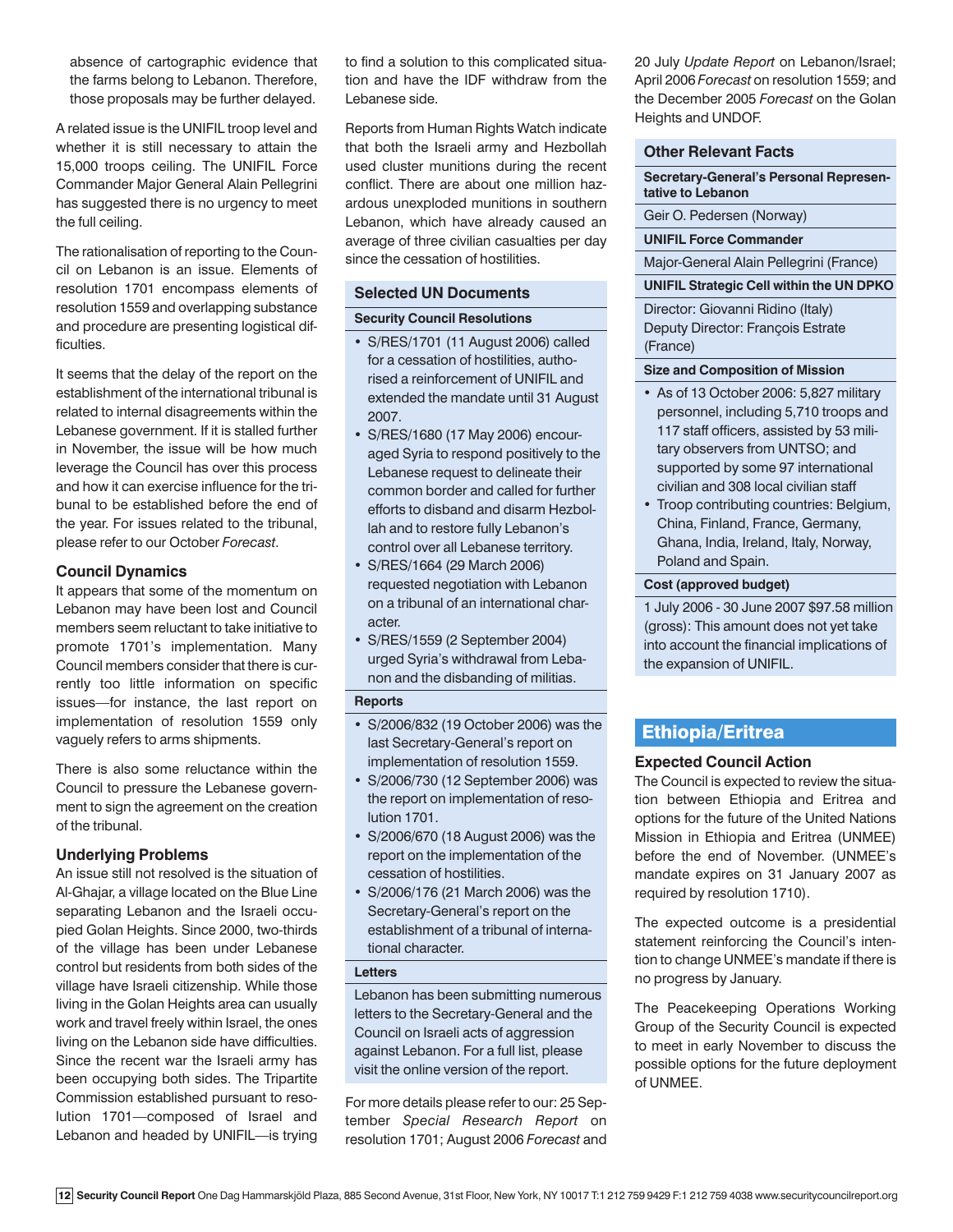# **Key Recent Developments**

On 16 October Eritrea moved 1,500 troops and 14 tanks into the Temporary Security Zone (TSZ). Eritrean troops also seized one of UNMEE's checkpoints. Both the Security Council and the Secretary-General expressed concern over Eritrea's action calling it a breach of the Agreement on Cessation of Hostilities and called on Eritrea to immediately withdraw its troops from the TSZ. In a press statement, the Council also called on both parties to exercise maximum restraint and avoid escalating tension.

Ethiopia on October 19 said that it would not react militarily to what it considered a minor provocation. Eritrea on the other hand rejected the Council's call to withdraw its troops. It claimed that the soldiers had entered the TSZ to engage in development projects and that the tanks had accompanied them for protection.

UNMEE has found it increasingly difficult to operate in Eritrea as the Eritrean government continues to place restrictions on UNMEE personnel and to ban UN helicopter flights in its airspace. In December 2005, Eritrea expelled UNMEE's North American and European staff. These restrictions have constrained UNMEE's ability to properly monitor the TSZ and violate the Agreement on Cessation of Hostilities. There have been ongoing detentions of UNMEE local staff that have also impacted UNMEE's work. Recently a UN Volunteer was detained by the Eritrean authorities for five weeks before he was released in early October.

On 29 September the Council adopted resolution 1710 extending the mandate of UNMEE for four months and expressing its intention to transform or reconfigure UNMEE if the parties showed no progress towards border demarcation.

The demarcation process continues to be stalled. Neither Ethiopia nor Eritrea attended the 24 August meeting of the Eritrea-Ethiopia Boundary Commission (EEBC). No dates for a future meeting have been proposed.

# **Options**

The Council will discuss the options presented by the Secretary-General but no decision is expected at this point. The possible options for reconfiguring UNMEE are likely to be similar to those presented in the Secretary-General's January report.

- Maintain the *status quo*. In this option the UNMEE configuration and mandate would not change. This would buy time for diplomatic initiatives and could act as a deterrent to hostilities. However, safety concerns would remain and UNMEE would likely have difficulty performing tasks because of Eritrea's restrictions.
- Relocate UNMEE headquarters from both Asmara and Addis Ababa, but keep troops in the TSZ. The integrity of the TSZ would thereby be upheld but the impact of restrictions imposed by Eritrea would be reduced. However, there would be enhanced logistical challenges and the scope for further restrictions by Eritrea would not be eliminated.
- Deploy a preventive force in Ethiopian territory south of the TSZ. This option could assist in deterring hostilities and better ensure the safety of UN personnel but it would not guarantee the integrity of the TSZ, nor would it allow for monitoring of the situation on the Eritrean side of the TSZ.
- Reduce UNMEE to an observer mission. This could be either on both sides of the TSZ or only on the Ethiopian side. It would uphold the principle of the TSZ but at best only limited monitoring would be possible.
- Reduce UNMEE to a liaison mission. A small office would be maintained in each capital as a political solution is pursued. The scope for operational restrictions in Eritrea would remain.
- Withdraw UNMEE. UN support for political contact between the parties could be provided from outside the region but it would mean abandoning the UN role in preventing hostilities and maintaining the integrity of the TSZ.

A possible option in November is for the Council (perhaps informally) to narrow down the range of options provided by the Secretary-General by excluding less attractive options and requesting the Secretary-General to develop the remaining options further.

# **Key Issues**

There are several key issues facing the Council in reviewing the options for UNMEE.

■ Should the Council be more proactive in trying to get the two parties to make concessions so that there can be progress in demarcating the border?

# MONTHLY **FORECAST** SECURITY COUNCIL REPORT NOV 2006

- How to find a balance between reconfiguring UNMEE and avoiding appearing indifferent to a possible escalation of conflict (especially bearing in mind the indications of enhanced involvement of both sides in the conflict in Somalia).
- Determining an appropriate response to Eritrea's obstruction of UNMEE (Eritrea's apparent success to date in forcing dangerous and unlawful conditions on UNMEE sets a precedent which will not be going unnoticed elsewhere, e.g. in Khartoum) while not rewarding Ethiopia given its primary responsibility for the crisis due to its unlawful refusal to demarcate the boundary.

# **Council Dynamics**

Two opposite positions have emerged in the Council. The US argued that the incursion into the TSZ proves that UNMEE should be withdrawn. By contrast, Russia argued that the action demonstrated that UNMEE's presence was needed all the more. Most of the other members are leaning towards a middle ground, perhaps reducing UNMEE to an observer mission. The US and Russia may just be testing the waters with their positions.

The final decision will be made in January when the Council meets to discuss the renewal of UNMEE's mandate. There is a sense of overall fatigue and frustration with this issue, and some members may be inclined to disengage further if there are no signs of concessions from either Eritrea or Ethiopia by then. In addition, there is an awareness of the pressing need for troop generation as a result of recent peacekeeping commitments.

# **Underlying Problems**

There is recognition that UN involvement with Ethiopia and Eritrea may be a factor which is deterring escalation of conflict between the two countries and that any disengagement may send the wrong signals.

A further underlying problem is the apparent unwillingness of the Council to take any proactive steps regarding the real underlying issue—Ethiopia's violation of its legal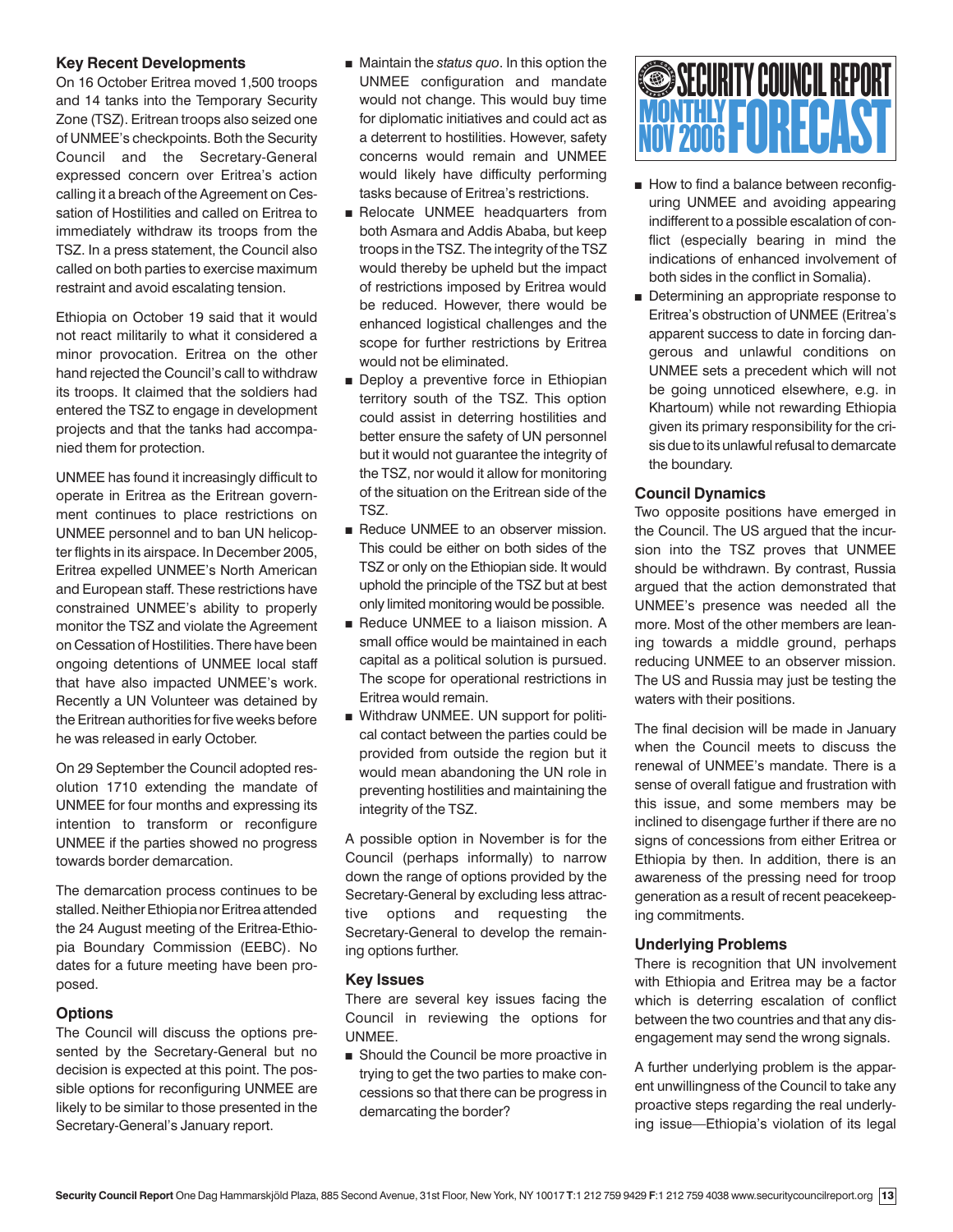obligations to comply with the EEBC decision regarding the border.

# **UN Documents**

#### **Selected Security Council Resolutions**

- S/RES/1710 (29 September 2006) extended UNMEE until 31 January.
- S/RES/1681 (31 May 2006) extended UNMEE until 30 September and downsized the mission to 2,300 troops.
- S/RES/1640 (23 November 2005) demanded border demarcation and the lifting of restrictions on UNMEE.
- S/RES/1320 (15 September 2000) increased UNMEE and authorised it to monitor the TSZ.
- S/RES/1312 (31 July 2000) established UNMEE.

# **Selected Letters**

- S/2006/362 (2 June 2006) was the letter from the president of the EEBC to the Secretary-General containing a report on the EEBC meeting of 17 May.
- S/2006/328 (25 May 2006) was the letter from the Legal Counsel to Ethiopia to the president of the EEBC.

# **Selected Secretary-General's Reports**

- S/2006/749 (19 September 2006) was the latest report.
- S/2006/1 (3 January 2006) was the report with options for the future deployment of UNMEE.
- S/2005/142 (7 March 2005) contained the EEBC's appraisal of the stalling of the demarcation, a historical summary of the process, and the 2002 Demarcation Directions.

#### **Other Relevant Facts**

# **Special Representative of the Secretary-General and Chief of Mission**

Vacant, pending appointment

#### **Size and Composition of Mission**

- Authorised maximum strength: 2,300 troops.
- Strength as of 30 September 2006: 2,269 military personnel.
- Key troop contributing countries: India, Jordan and Kenya.

#### **Cost**

Approved budget: 1 July 2006 - 30 June 2007 \$182.24 million (gross)

# **Duration**

31 July 2000 to present; current mandate expires 31 January 2007

# Children and Armed Conflict

#### **Expected Council Action**

The Council is expected to hold an open debate on the report of the Secretary-General on Children and Armed Conflict as well as the results of an independent review of the monitoring and reporting mechanism on 28 November. Some sensitivity about the future use of the monitoring and reporting mechanism is expected.

A presidential statement is likely. However, if there is agreement to change the mandate of the monitoring and reporting mechanism then a resolution is possible.

#### **Key Recent Developments**

In July 2005 the Council adopted resolution 1612 which created two significant structures: a formal monitoring and reporting mechanism and a Working Group on Children and Armed Conflict.

The monitoring and reporting mechanism is a Secretariat procedure for collecting, organising and verifying information, and for reporting on grave violations against children to the Working Group on Children and Armed Conflict. It has been set up in the seven situations selected for the first phase of implementation of the monitoring and reporting mechanism: Burundi, the Democratic Republic of Congo (DRC), Côte d'Ivoire, Somalia, Sudan, Nepal and Sri Lanka. In addition, nascent monitoring and reporting mechanisms are in place in Uganda and Thailand (to monitor events from Myanmar). The mechanism is located within the UN teams in these countries and an attempt is being made to get first hand information about the parties involved in recruiting and using children in armed conflict. Several governments like Uganda, the DRC and Sri Lanka seem increasingly willing to work with the UN country teams in developing action plans. In Côte d'Ivoire, the military wing of the rebel New Forces (*Forces Armées des Forces Nouvelles*, or FAFN) and four militia groups have signed a regional action plan to end recruitment of children. However in other countries, getting concrete commitments from the parties has been difficult.

As a result of the recent violence in the Middle East, the Secretary-General's report includes Lebanon for the first time and more comprehensive sections on the occupied Palestinian territories and Israel as well as

Iraq. Given its recent inclusion in the formal agenda of the Council, Myanmar has been moved from Annex II covering situations not on the Council's agenda to Annex I that lists the parties that recruit or use children in situations already on the Council agenda.

Since resolution 1612 was adopted last year, there are signs that the Council is more willing to include the issue of child soldiers in country resolutions. Resolution 1698 on the DRC, adopted in July, contained the landmark decision to extend the scope of possible sanctions to political and military leaders and individuals recruiting and using children in armed conflict in violation of international law.

The independent review requested in resolution 1612 was originally expected at the end of July, but the deadline was not met due to delays in establishing the Working Group and appointing the current Special Representative of the Secretary-General on Children and Armed Conflict. The review, which is being conducted by the Office of Internal Oversight Services (OIOS) is expected to evaluate the effectiveness of the monitoring and reporting mechanism, assess resource implications and make recommendations on the full implementation of the mechanism.

#### **Options**

The most likely option is for the Council to issue a presidential statement highlighting the progress made since resolution 1612's adoption but it may want further time to consider the recommendations of the OIOS review.

However, if there is quick agreement on some elements, such as expanding the mandate of the monitoring and reporting mechanism a resolution is possible.

If Council members want a more in depth analysis of the recommendations, they may ask the Working Group to assess the recommendations in the review with the possibility of a resolution at a later date. This option could be tied in to the Working Group's plan to look at its procedures and scope towards the middle of 2007.

#### **Key Issues**

The key issue for the Council is whether to agree to the full implementation of the monitoring and reporting mechanism in all cases. The Secretary-General is suggesting that the Council expand its focus and allow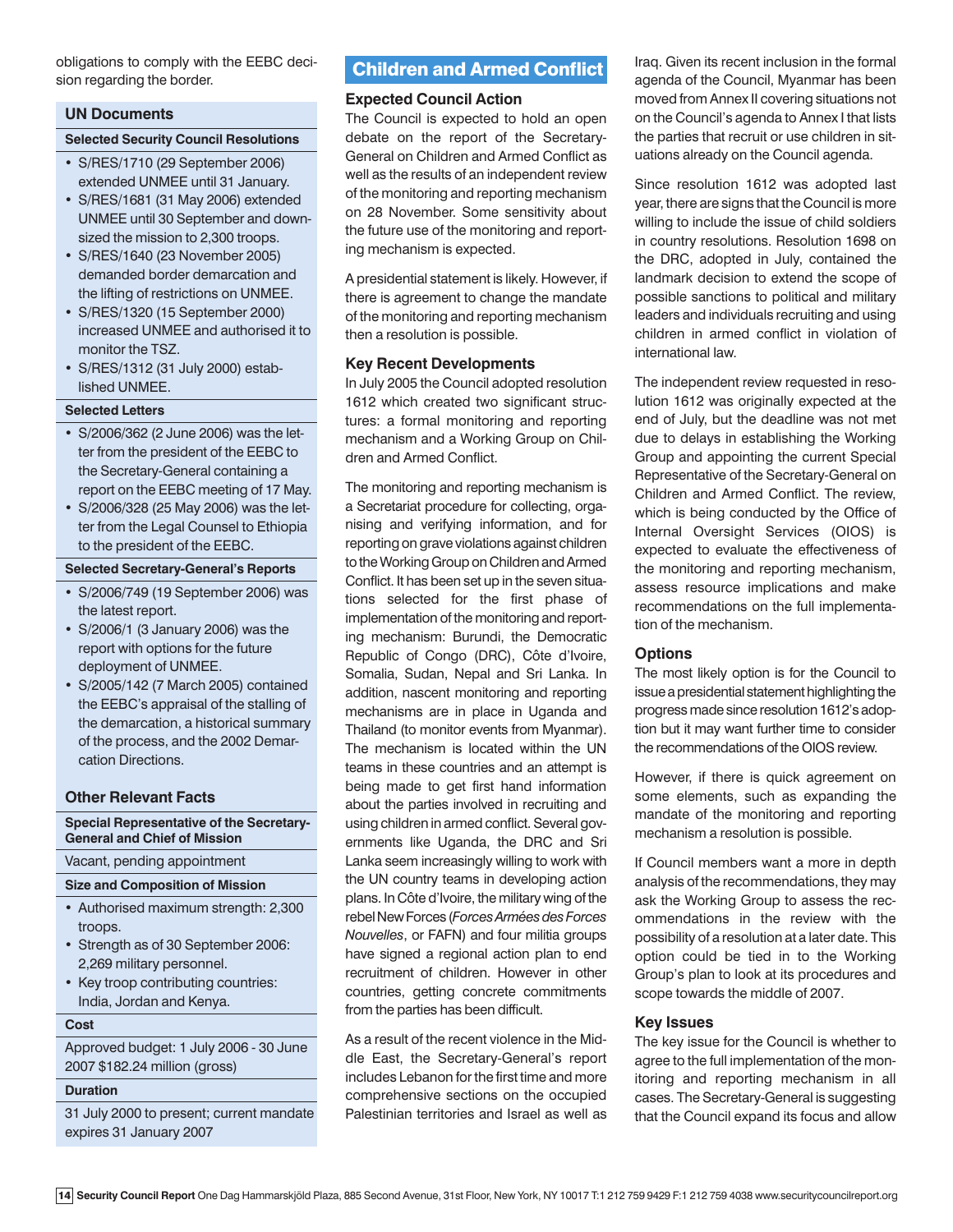equal attention to children affected by armed conflict in all situations of concern. This would open up the monitoring and reporting mechanism to situations in both Annex I and Annex II, and could mean reporting on parties in countries which are not on the Council agenda.

A related issue stemming from this recommendation is the need to change the criteria for putting parties on the Secretary-General's "naming and shaming" lists. The recruitment and use of child soldiers is the current basis for the lists. However, the Secretary-General has called for other grave violations to be considered which could result in many more parties being included. These violations include the killing and maiming of children, rape, abduction and denial of humanitarian access. An important consideration for some members is that expanding the criteria in this way would require more resources.

Another issue is how much more the Council is willing to do to ensure the effectiveness of the monitoring and reporting mechanism and the Working Group on Children and Armed Conflict. While there has been some progress in this setting-up phase, the real test will be in the action taken by the Council and the Working Group. The Council will need to determine how much of its energy and resources it is willing to devote to producing concrete results such as time-bound action plans from parties involved in using children in armed conflict.

# **Council Dynamics**

The scope of the monitoring and reporting mechanism has been a divisive issue in the Council over the years. China and Russia are uncomfortable with completely opening up the monitoring and reporting mechanism to countries in Annex II. Japan and the US are also likely to react cautiously. They have traditionally been reluctant to put more resources into thematic areas. The progress to date may not be enough to convince them that the scope of the monitoring and reporting mechanism should be expanded.

The use of sanctions is a complicated issue for some members. As part of the Working Group on Children and Armed Conflict, China agreed to forward to the Sanctions Committee on the DRC grave concerns about repeated violations by leaders of the Congolese Revolutionary *Movement (Movemente Révolutionaire Congolais*, or MRC) and by militia leader Laurent Nkunda. But

China is less likely to accept recommendations for sanctions on a wider group of parties. (Please refer to our 13 September 2006 *Update* for more details.)

# **Underlying Problems**

The dynamic in the Council on this issue is likely to change next year. France has been the driving force behind this issue as chair of the Working Group. If France chooses not to take on another term, the combination of a new chair and five new elected members may result in a settling-in period that could slow down the current momentum on this issue.

Another potential problem is the increasing workload of the Working Group. The frequency of the meetings and the number of reports being considered may result in recommendations not being implemented.

# **UN Documents**

#### **Security Council Resolutions**

- S/RES/1698 (31 July 2006) renewed sanctions and extended them to political and military leaders responsible for recruiting children and individuals who use children in armed conflict in the DRC.
- S/RES/1612 (26 July 2005) set up the Council's Working Group on Children and Armed Conflict.
- S/RES/1261 (25 August 1999) condemned targeting of children in situations of armed conflict, urged parties to armed conflict to take into consideration protection of children and urged states to facilitate disarmament, demobilisation and reintegration.

#### **Selected Presidential Statements**

• S/PRST/2006/33 (24 July 2006) was the most recent presidential statement reiterating the Council's commitment to the issue of children and armed conflict.

#### **Secretary-General's Reports**

• S/2005/72 (9 February 2005) was the latest report which contained an action plan for the establishment of a monitoring and reporting mechanism.

# **Selected Letters**

• S/2006/724 (8 September 2006) was the letter from the Chair of the Working Group on Children and Armed Conflict transmitting the recommendations on the DRC.



For historical background please refer to our 12 July *Profile* on Children and Armed **Conflict** 

# Informal Working Group on General Issues of Sanctions

Given a challenging new mandate by the Council in December 2005 "to develop general recommendations on how to improve the effectiveness of United Nations sanctions", the Informal Working Group on General Issues of Sanctions, under the leadership of Greece, is expected to present its recommendations to the Council by the end of November. These will cover best practices, including in the following areas:

- Committee working methods;
- monitoring and enforcement of sanctions regimes;
- sanctions design, implementation and evaluation;
- evidentiary standards for the reports of the monitoring mechanisms; and
- a standard format for reports.

Our January *Forecast* reported on previous discussions in the Working Group aimed at increasing the effectiveness of targeted sanctions and covered the best practices developed to that point with regard to targeted sanctions, including timely action at all decision-making levels (the Council, the sanctions committees and at the national level), transparency in the sanctions process and an adherence to rigorous standards by expert groups.

It is anticipated that the Council will act on these recommendations. Past recommendations contained provisions that were strongly opposed by some Council members, resulting in the package becoming stalled in the Council. Under the Greek leadership strenuous effort has been made to produce a set of recommendations on which the Council will be able to agree.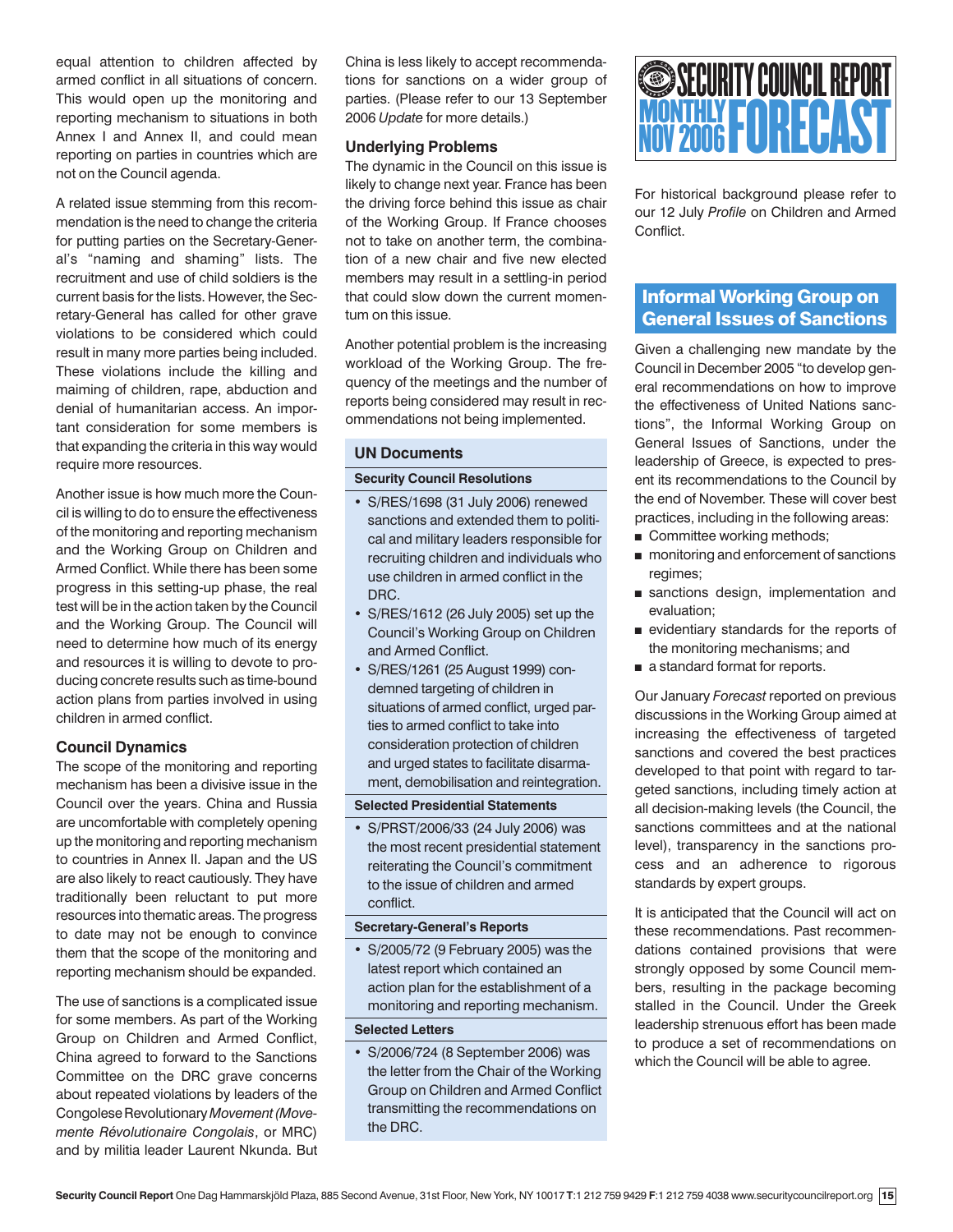#### **UN Documents**

# **Selected Notes by the President of the Security Council**

- S/2005/841 (29 December 2005) established the mandate of the Working Group for 2006.
- S/2004/1014 (23 December 2004) extended the mandate of the Working Group for 2005.
- S/2000/319 (17 April 2000) was on the establishment of the Working Group on General Issues of Sanctions.
- S/1999/92 (29 January 1999) was on proposals to improve the work of sanctions committees.

#### **Other**

- S/2003/1197 (22 January 2004) was a letter to the president of the Council containing the chairman of the Working Group's statement.
- Chairman's Proposed Outcome (26 September 2002) was a draft paper prepared by the chairman of the Working Group. (http://www. un.org/Docs/sc/committees/ sanctions/Prop\_out10.pdf)

# Côte d'Ivoire

# **Expected Council Action**

At press time, a draft resolution sponsored by France and extending the transitional period in Côte d'Ivoire is being discussed by Council members. Because the current transitional period ends on 31 October, the resolution is expected to be adopted sooner rather than later. In November, the Council will carefully monitor the implementation of this resolution and may follow-up on any recommendations from the International Working Group (IWG). Targeted sanctions will be taken up again if it seems the situation might unravel further.

The Group of Experts of the Côte d'Ivoire Sanctions Committee is required by resolution 1708 to submit before 1 December a brief written update on the implementation of the arms and diamonds embargo, and on obstructions to the peace process.

The mandate of the UN Operation in Côte d'Ivoire (UNOCI) expires on 15 December.

# **Key Recent Developments**

Tensions in Côte d'Ivoire have increased in the last several weeks between the presidential side and the rebel *Forces Nouvelles*. In early October Pascal Affi N'Guessan, the

leader of the Presidential Party (*Front Populaire Ivoirien*, or FPI), warned of violence against nationals of neighbouring countries who are living in Côte d'Ivoire if the Economic Community of West African States (ECOWAS) failed to force the rebels to disarm. Those threats were later repeated by Mamadou Koulibali, the speaker of the National Assembly. The Secretary-General issued a statement deploring the remarks.

In late September the South African mediator President Thabo Mbeki met with Ivorian President Laurent Gbagbo and Prime Minister Charles Konan Banny. Meanwhile, the Ivorian opposition leaders asked for the termination of Mbeki's mediation on the basis that he was too partial, and this triggered his resignation.

ECOWAS leaders met on 6 October and agreed on recommendations for a new postponement of the elections, which were supposed to have been held on 31 October. Those recommendations were not made public but they were submitted to the AU Peace and Security Council.

The AU Peace and Security Council meeting on 17 October decided that:

- the Ivorian president's mandate be extended by 12 months, during which time the provisions of Security Council resolution 1633 should be fully implemented;
- the prime minister should have all necessary authority over the public services and the defence and security forces to implement the roadmap;
- the prime minister should be allowed to rule by ordinances or decrees, in particular on issues concerning the identification programme;
- the Chairman of the AU, Denis Sassou Nguesso, should be in charge of the mediation;
- the government's security forces should be unified and their republican and neutral character be reinforced;
- the AU and ECOWAS should organise seminars on security sector reform, in which "the principles of civilian control of armed forces and personal and individual responsibility" for violations of human rights should be examined;
- the role of the High Representative for the Elections should be strengthened; and
- the UN Security Council should adopt sanctions against individuals who are blocking the peace process.

In his latest report on Côte d'Ivoire, published on 18 October, the Secretary-General made similar recommendations. In addition, he recommended that the Council:

- increase the troop level of UNOCI by three battalions in order to meet the level of four battalions that he had recommended in January 2006;
- provide the prime minister with the power to appoint senior public officials and the high command of the defence and security forces;
- make it clear in a resolution that if the Ivorian leaders failed again to conduct elections before the end of the interim period, the Council along with the AU and ECOWAS, would put into place "transitional governance arrangements";
- adopt sanctions against defence and security forces commanders, as well as political leaders, if they disrupt the implementation of the roadmap and refer the "more serious" cases to the International Criminal Court; and
- establish two task forces on the restructuring of the defence and security forces and on the identification process under the prime minister's authority.

Another important component of the Secretary-General's recommendations is that international instruments setting the institutional arrangements for the transitional period should take precedence over the Ivorian constitution when there is a divergence. More specifically, articles 35 (the requirements that all candidates for the presidency have to fulfil) and 48 (the implementation of extraordinary measures by the president in case of crisis) of the Ivorian constitution should not be invoked.

# **Options**

To maintain pressure on the different parties to implement the resolution, the Council has the following options:

- increase UNOCI's strength by three battalions;
- transfer additional troops from the UN Mission in Liberia on an emergency basis (in January, when the UNMIL drawdown will begin, there may be more such transfers to UNOCI);
- impose targeted sanctions on the spoilers of the peace process, especially if there is an upsurge of violence;
- adopt a presidential statement endorsing the next IWG communiqué; and
- begin discussions of the Secretary-General's recommendations that the Council should signal readiness to refer most serious peace process spoilers to the International Criminal Court.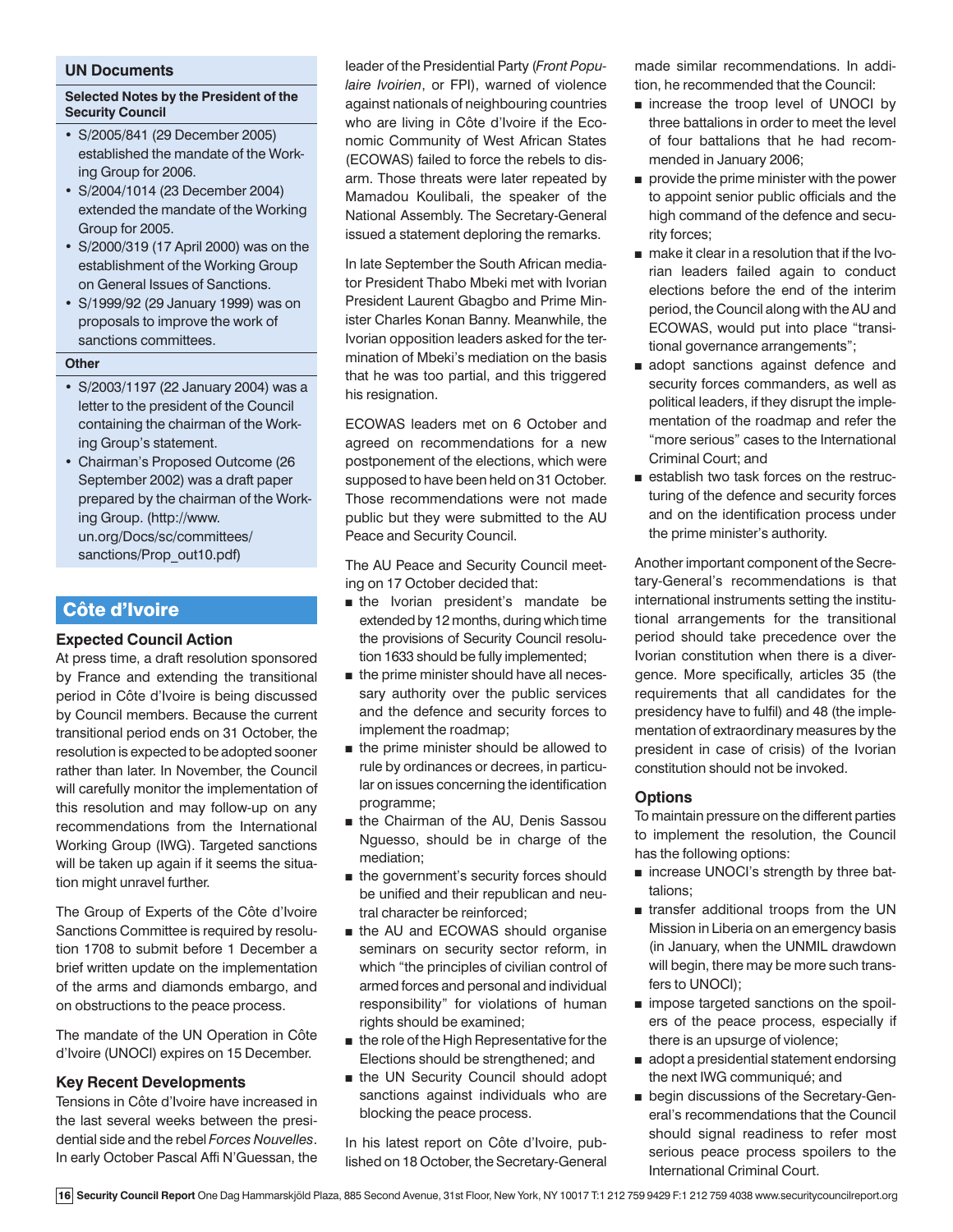# **Key Issues**

A key issue will be ensuring that the prime minister is able to exercise effectively his reinforced powers. How much support from the international community and additional protection from UNOCI this may require is as yet unclear.

In the long run, another key issue will be to ensure that the parties do not lapse into even more entrenched positions as a result of yet another 12-month interim period.

An additional issue is the strength of UNOCI and whether it will have sufficient capacity to resist violence against it as occurred in early 2006.

# **Council Dynamics**

France has the lead and remains concerned that pressure be maintained on the various actors in Côte d'Ivoire.

It seems that a consensus has emerged on the way to approach the new interim period, with an increased role for the prime minister and the UN.

China and Russia remain concerned that imposing sanctions on important political leaders may have a negative impact on the peace process. This approach was related to achieving progress before the 31 October deadline. The failure to meet the deadline may lead them to modify their approach. China and Russia may also be reluctant to endorse the principle of prevalence of international instruments over the Ivorian constitution.

The US may resist proposals for an additional increase in UNOCI's troop level. The US seems to consider that in the absence of progress in the peace process, there is no need for increasing troop contributions or for a transfer of troops from UNMIL before the UNMIL drawdown in January.

# **Underlying Problems**

The risk of violence in November is high. *Forces Nouvelles* have rejected the AU's recommendation to extend Gbagbo's term and are demanding his replacement by a transition leader with two vice-presidents, one from each side. The supporters of the president, for their part, may react to the further limitation of Gbagbo's power. Violent street demonstrations are possible.

# **UN Documents**

# **Most Recent Security Council Resolutions**

- S/RES/1708 (14 September 2006) extended the mandate of the Group of Experts until 15 December and requested a brief written update before 1 December.
- S/RES/1682 (2 June 2006) increased the strength of UNOCI by 1,500 personnel.
- S/RES/1652 (24 January 2006) extended UNOCI's mandate to 15 December 2006.
- S/RES/1633 (21 October 2005) extended President Gbagbo's term by 12 months, established the roadmap to be supervised by the IWG, called for the designation of a prime minister with executive powers and reaffirmed its readiness to impose sanctions.

# **Latest Secretary-General's Report**

• S/2006/821 (17 October 2006)

**Latest report by the Sanctions Committee**

• S/2006/735 (13 September 2006)

# **Selected Letter**

• PSC/AHG/Comm (LXIV) Rev. 1 (17 October 2006) was the AU Peace and Security Council decision on the situation in Côte d'Ivoire.

For historical background please refer to our 1 December 2005 *Update*.

# **Other Relevant Facts**

**Special Representative of the Secretary-General**

Pierre Schori (Sweden)

**High Representative for the Elections**

# Gérard Stoudmann (Switzerland)

# **Size and Composition of UNOCI**

- Authorised strength since 2 June 2006: 8,115 military personnel and 1,200 police officers
- Strength as of 30 September 2006: 8,986 total uniformed personnel, including 7,843 troops, 194 military observers; 949 police; supported by 369 international civilian personnel, 509 local staff and 228 UN Volunteers
- Key troop-contributing countries: Bangladesh, Morocco, Ghana and Pakistan

**Cost**

1 July 2006 - 30 June 2007 \$43 8.17 million



# Democratic Republic of Congo

# **Expected Council Action**

The Council will be following developments in the Democratic Republic of the Congo (DRC) closely. A Council statement, particularly in the event of further violence following the 29 October election, is likely.

The mandate of the EU mission in the DRC (EUFOR RD Congo) expires on 30 November. Renewal is not likely to be sought. But a serious deterioration of security conditions may lead to reconsideration.

Work on targeted sanctions under resolutions 1649 (against foreign and Congolese militia leaders) and 1698 (against individuals that recruit, use or target children in armed conflict) is likely to resume. (Separately, the Secretary-General has been asked for recommendations on sanctions against individuals obstructing the action of the UN Mission in the DRC (MONUC) or the Group of Experts, but it is unclear whether this will emerge in November.)

MONUC's current mandate expires on 15 February 2007.

# **Key Recent Developments**

High-level efforts to increase confidence between presidential candidates Joseph Kabila and Jean-Pierre Bemba have continued and included an agreement prohibiting the movement of armed troops in Kinshasa to be monitored by MONUC and Congolese police.

The situation nonetheless remains tense, particularly in the countryside, where clashes have been reported. There are concerns with extremist, xenophobic rhetoric and the divide between eastern and western provinces.

In a briefing to the Council on 17 October, the Secretariat noted the fragility of the present situation and the role of MONUC and EUFOR RD Congo in deterring further clashes. Observers note that, should there be a massive breakdown in law and order international forces could have difficulty restoring stability.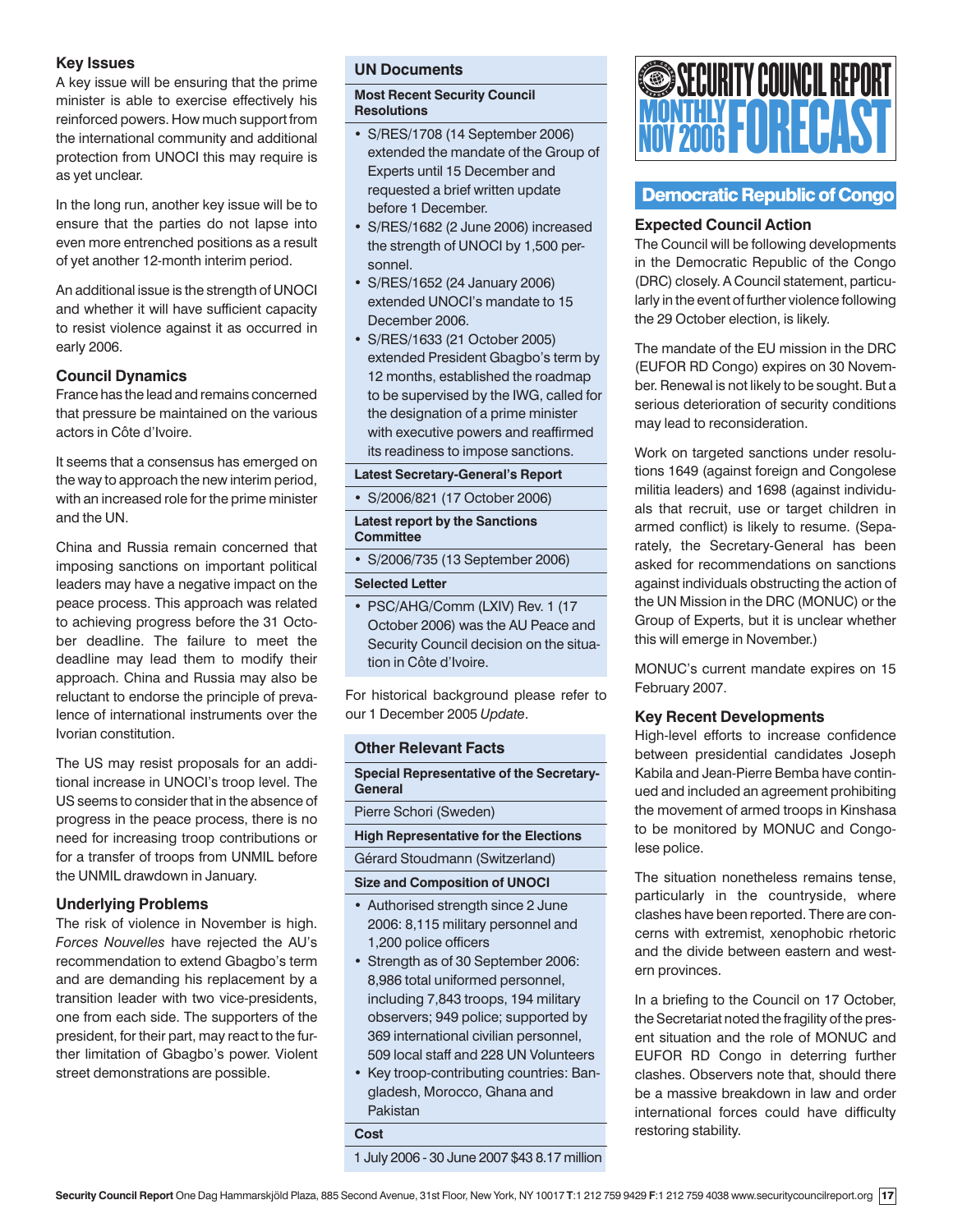Kabila seems to have gained key support from many previous presidential contenders and the leading coalition in the national assembly, inaugurated on 22 September. Kabila's coalition has won 224 seats, followed by Bemba's coalition with 116 seats. No party, however, achieved an absolute majority.

At the time of writing, the second round of presidential elections was scheduled for 29 October, and results are expected by midto late-November. The new president is expected to be sworn in by 10 December.

There is still uncertainty surrounding the formation of the new government, since it would require the appointment of the prime minister, who will then appoint the cabinet. Constitutional provisions are unclear as to whether the national assembly alone or the full parliament—including the senate—is competent to appoint the prime minister. The senate will only be elected by provincial assemblies on 29 December.

The Council's Working Group on Children and Armed Conflict forwarded to the Sanctions Committee a list of individuals for targeted measures under resolution 1698. The list is still pending consideration.

# **Options**

Should the situation deteriorate quickly, members will face the option of renewing EUFOR RD Congo, perhaps until the new government is seated. This would require leadership from the EU.

Options also include:

- working on a list of individual sanctions perhaps using the Working Group's suggestions;
- discussing guidance to the Secretariat on MONUC's concept of operations for the period immediately after the conclusion of the electoral period. This could include key areas such as security sector reform and disarmament, demobilisation, reintegration, resettlement and repatriation; and
- continuing to discuss the longer term, post-election role for MONUC, including a more integrated, forward-looking strategy, and what role the Council could play.

#### **Key Issues**

The key issue is how best to ensure that the electoral process is finalised so as to bring to a conclusion the transitional process. A consequential issue is how best to deal with the potential for violence in November and December.

Members are conscious of the difficult timing of EUFOR RD Congo's withdrawal vis-à-vis the release of election results, and there are some differences of interpretation, some contributors seeming to understand that 30 November is the start date of the repatriation of troops, while, for others, the date is the deadline on which all troops should have been repatriated.

There is also awareness of the potential need for reinforcements and related financial questions if EUFOR RD Congo does not stay. In this regard, a further issue is the future of the troops loaned to MONUC from the UN Operation in Burundi (ONUB). The ONUB mandate expires on 31 December at the Burundian government's request. Previously, there has been resistance in the Council to permanently augmenting MONUC by incorporating the borrowed contingents. This issue needs to be addressed either in November or in December.

Other key issues in the minds of Council members include:

- how to encourage political accommodation between Congolese stakeholders after the elections;
- the constitutional issues regarding the prime minister's nomination and the new government's position vis-à-vis MONUC;
- MONUC's future concept of operations; and
- achieving progress with the sanctions list.

# **Council and Wider Dynamics**

There is unity within the Council on the need to keep the situation under close review as the electoral process unfolds. There is also consensus that the primary responsibility for maintaining a peaceful environment lies with the candidates and Congolese security forces.

Members are aware of the concerns of some EUFOR RD Congo contributors with prolonging the deployment. The EU currently seems intent on withdrawing EUFOR RD Congo, but this could change if the situation deteriorates.

Wider divisions in the Council on MONUC's size and cost over the medium-term are likely to persist.

Regarding sanctions, most members seem supportive of moving forward with targeted measures under resolutions 1649 and 1698.

# **Underlying Problems**

The Secretary-General has indicated that

MONUC's role over the long-term should include *inter alia* supporting government institutions and building an adequate security environment. Key areas include governance, security sector reform and natural resource management. The Secretary-General has also indicated that he would consult with the new government on the proposed MONUC role, including its strategy, objectives and benchmarks prior to reporting by the end of January. Given the likely delays in installing the government, it will be difficult to complete the tasks in the brief time available.

#### **UN Documents**

# **Selected Security Council Resolutions**

- S/RES/1711 (29 September 2006) extended MONUC until 15 February.
- S/RES/1698 (31 July 2006) strengthened sanctions.
- S/RES/1671 (25 April 2006) authorised the deployment of EUFOR RD Congo.
- S/RES/1669 (10 April 2006) authorised the borrowing of ONUB forces.
- S/RES/1649 (21 December 2005) strengthened sanctions.
- S/RES/1635 (28 October 2005) and 1621 (6 September 2006) authorised temporary increases in MONUC's strength for the elections.

#### **Selected Presidential Statement**

• S/PRST/2006/40 (22 September 2006) expressed readiness to consider measures against those threatening the elections.

#### **Selected Secretary-General's Reports**

- S/2006/759 (21 September 2006) was the latest MONUC report.
- S/2006/310 (22 May 2006) was the report on foreign armed groups in the DRC.

# **Other**

• S/2006/525 (18 July 2006) was the latest report of the Group of Experts.

# **Historical Background**

*23 September 2006* The candidates agreed to make Kinshasa a weapons-free zone and to the cantonment of their respective militias.

*22 September 2006* The new national assembly was inaugurated.

*8 September 2006* The results of the national assembly polls showed that no party won a majority of seats.

For full historical background, please refer to our April and September *Forecasts*.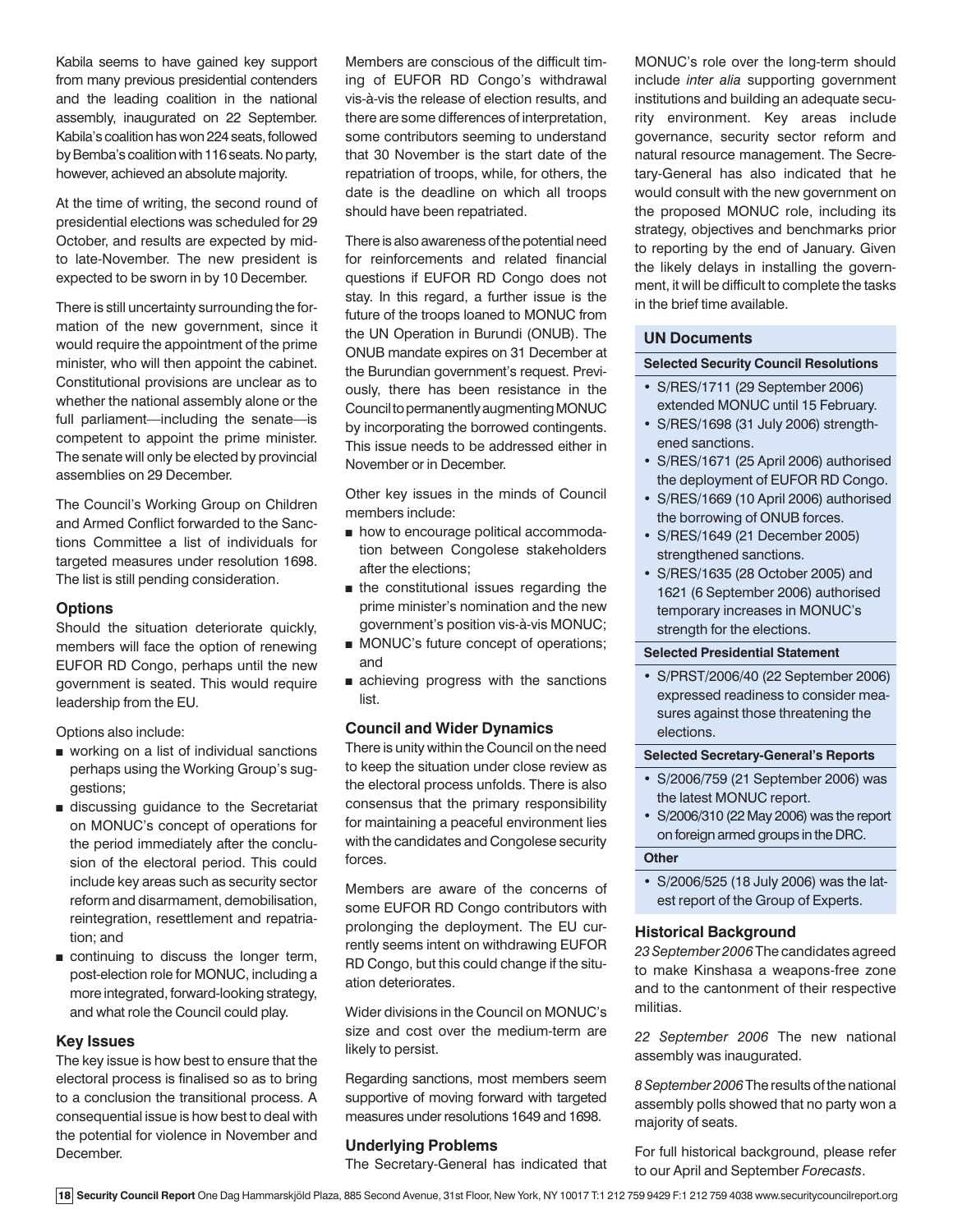# Bosnia and Herzegovina

# **Expected Council Action**

The Council is expected to reauthorise the EU Force in Bosnia and Herzegovina (EUFOR) before the end of its mandate on 21 November.

The High Representative for the Implementation of the Peace Agreement in Bosnia and Herzegovina, Dr. Christian Schwarz-Schilling, will also brief the Council.

# **Key Facts**

In February 1992 the Council established the United Nations Protection Force (UNPRO-FOR) through resolution 743. After years of bitter ethnic strife, Bosnia and Herzegovina, Croatia and Yugoslavia on 14 December 1995 signed the General Framework Agreement for Peace in Bosnia and Herzegovina, which together with its annexes had been agreed on 21 November 1995 in the US city of Dayton.

UNPROFOR was replaced by NATO and subsequently EU forces, currently EUFOR. The UN assumed a civilian role deploying the UN International Police Task Force (IPTF) and a UN civilian office, which together were known as the UN Mission in Bosnia and Herzegovina (UNMIBH).

During its eight years, the IPTF *inter alia* was involved in certifying and decertifying Bosnian police officers. If decertified, a police officer would be barred from law enforcement duties. A total of 16,762 officers were certified and 598 were decertified. 150 of the latter have taken cases to the Bosnian courts, arguing that the decertification process lacked an impartial and independent examination of their rights as well as a poor review mechanism. The High Representative believes that this is a matter that requires the Council's attention, since the Bosnian courts may not have the competence to annul a decision or order new ones to be taken.

The EU Police Mission (EUPM) took over from UNMIBH on 1 January 2003.

On 1 October 2006, Bosnia and Herzegovina held its first election that was fully administered by the country's authorities with initial election results showing a move away from nationalist parties.

The EU is preparing to reduce its involvement in Bosnia and Herzegovina. In early October, EU defence ministers backed a plan to cut EUFOR progressively to 1,500 troops from about 6,500 currently.

In early June, EU officials agreed that the Office of the High Representative (OHR)

could begin preparations to close by 30 June 2007. Early next year, they will review and confirm the closure of OHR and recommendations will be made to the Security Council for endorsement of the closure.

Constitutional reform in Bosnia and Herzegovina's parliament remains slow. Police reform has also been slow in 2006. The Police Directorate is expected to finalise its report on reforms by the end of the year. Last January, the EUPM was extended for two years.

#### **Key Issues**

The key issue for the Council is whether the situation in Bosnia and Herzegovina is sufficiently stable in the face of the possible closure of the Office of the High Representative or reductions in EU troops in the near future.

A related issue is ensuring that a stalled constitutional reform process is reenergised under the new government.

An issue in the minds of many Council members will be medium term goals of the Bosnian Serbs who still seem to be seeking independence from Bosnia. Montenegro's referendum to break away from Serbia in May has given them new momentum and they will be carefully watching the ongoing Kosovo status talks.

The fact that Bosnia and Herzegovina's Republika Srpska has so far failed to deliver war crimes suspect Radovan Karadzic to the ICTY is also a key issue for many Council members. The Council will want to be informed on what the Republika Srpska is doing to cooperate with the tribunal. There will be even greater impetus to resolve this issue before the EU downsizes its troops.

The appeal by various former police officers against decertification decisions by the IPTF will also be an issue since it has been raised by the High Representative.

#### **Council and Wider Dynamics**

Most Council members expect the EUFOR reauthorisation to be straightforward and are not looking to complicate the matter. In his briefing, Schwarz-Schilling is expected to raise the need for Council involvement in resolving the problem of decertification of police officers, but most Council members are not inclined to get actively involved even though they acknowledge the need to resolve the issue.

#### **Options**

The Council's most likely option is a 12 month renewal of EUFOR, with a review



after six months if the EU decides to close the OHR by mid-2007. Keeping in mind the possible drawdown and phasing out of this Office, one option is to renew EUFOR's mandate for only six months instead of 12.

Language in the resolution to put pressure on the parties to cooperate with the ICTY is also a possible option.

On the decertification appeals issue, an option is to request the Secretary-General for a report from the Office of Legal Affairs on technical options for resolution on the issue.

# **UN Documents**

#### **Selected Security Council Resolutions**

- S/RES/1639 (21 November 2006) was the most recent resolution.
- S/RES/1575 (22 November 2004) established EUFOR.
- S/RES/1035 (21 December 1995) established the IPTF.
- S/RES/1031 (15 December 1995) was on the implementation of the Peace Agreement for Bosnia and Herzegovina and transfer of authority from UN Protection Force to the multinational implementation force.
- S/RES/743 (21 February 1992) established UNPROFOR.

# **Selected Letters**

- S/2006/476 (30 June 2006) was the letter from the Secretary-General to the president of the Council with the latest report on the activities of EUFOR.
- S/2006/75 (3 February 2006) was the Secretary-General's letter conveying the 29th report of the High Representative to the president of the Council

# **Other**

- S/2006/809 (12 October 2006) was the latest EUFOR report.
- S/1995/999 (and annexes) (21 November 1995) was the General Framework Agreement for Peace in Bosnia and Herzegovina and Annexes.

For a more detailed list of UN documents and historical background please visit the online version of the November *Forecast*.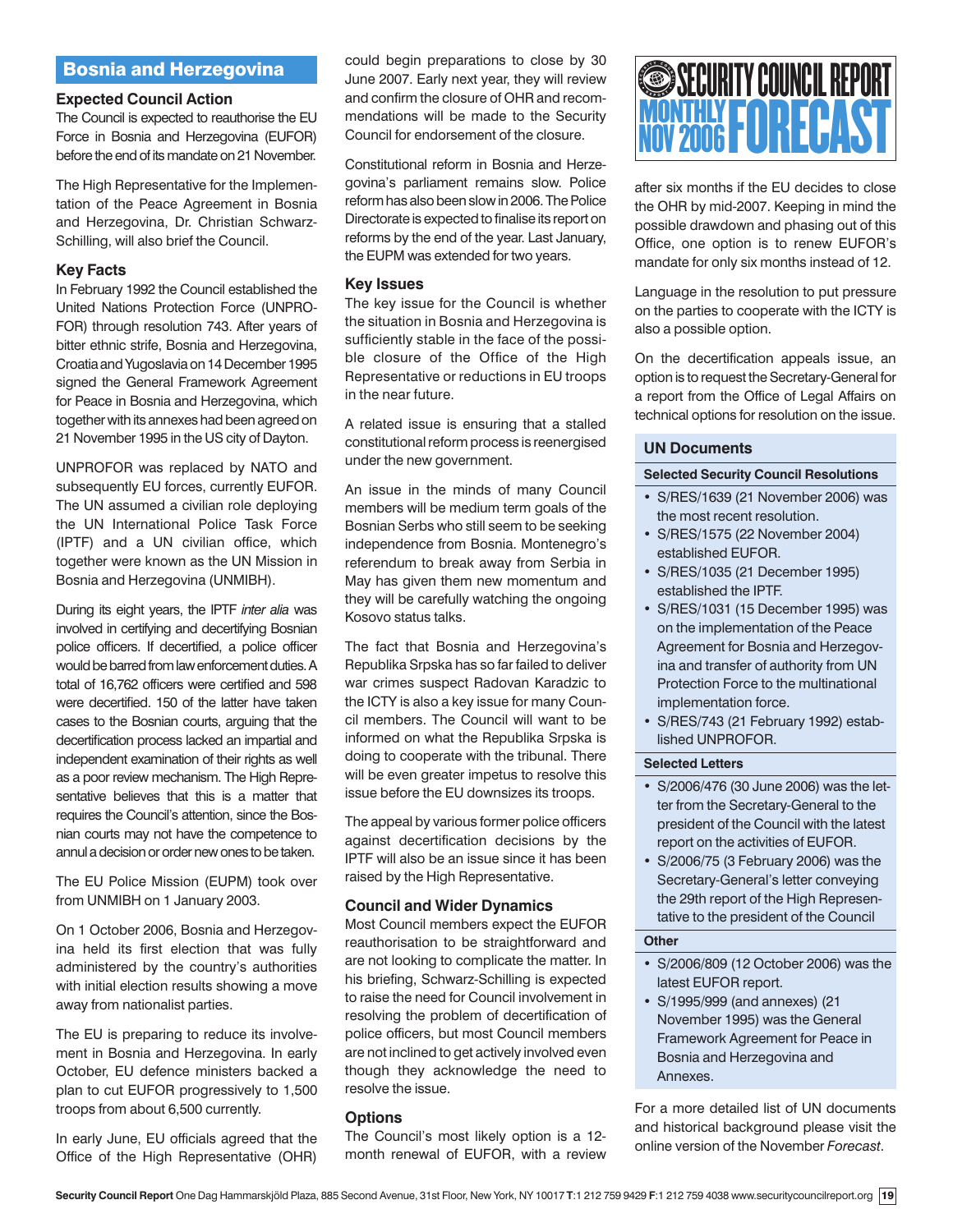# **Upcoming Sanctions Issues**

| <b>Subsidiary</b><br><b>Bodies</b>                             | <b>Resolutions</b>                                                                                                                                                                                         | <b>Mandate</b>                                                                                                                                                                                                                                                                                                                                                                                                                                                                                                                                                                                                                          | Target(s) /<br><b>Designated Lists</b>                                                                                                                                                                                                                         | <b>Committees Forecast</b>                                                                                                                                                                                                                                                                                                                                                                                                                                                                                                                                                                                                                                                                                                                                                                                                                                                                                                                                                                                                                                                                                                                                          |
|----------------------------------------------------------------|------------------------------------------------------------------------------------------------------------------------------------------------------------------------------------------------------------|-----------------------------------------------------------------------------------------------------------------------------------------------------------------------------------------------------------------------------------------------------------------------------------------------------------------------------------------------------------------------------------------------------------------------------------------------------------------------------------------------------------------------------------------------------------------------------------------------------------------------------------------|----------------------------------------------------------------------------------------------------------------------------------------------------------------------------------------------------------------------------------------------------------------|---------------------------------------------------------------------------------------------------------------------------------------------------------------------------------------------------------------------------------------------------------------------------------------------------------------------------------------------------------------------------------------------------------------------------------------------------------------------------------------------------------------------------------------------------------------------------------------------------------------------------------------------------------------------------------------------------------------------------------------------------------------------------------------------------------------------------------------------------------------------------------------------------------------------------------------------------------------------------------------------------------------------------------------------------------------------------------------------------------------------------------------------------------------------|
| Counter-<br>Terrorism<br><b>Committee</b><br><b>S/RES/1373</b> | <b>S/RES/1373</b><br>(28 Sep 2001)<br><b>S/RES/1377</b><br>(12 Nov 2001)<br>S/RES/1456<br>(20 Jan 2003)<br><b>S/RES/1535</b><br>(26 Mar 2004)<br>S/RES/1566<br>(8 Oct 2004)<br>S/RES/1624<br>(14 Sep 2005) | Resolution 1373 established obli-<br>gations on all states to adopt a<br>legal framework to:<br>• prevent and suppress interna-<br>tional terrorism:<br>• establish cooperation between<br>states:<br>• implement mutual legal assis-<br>tance;<br>· share intelligence;<br>• assist in tracing and freezing of<br>assets related to terrorists and<br>terrorism;                                                                                                                                                                                                                                                                       | The measures<br>mandated by res-<br>olution 1373,<br>unlike sanctions,<br>did not target<br>individuals or<br>specific entities.<br>• implement border control mea-                                                                                            | <b>Country Visits: Assisted by experts of relevant international</b><br>and regional organisations, the CTED is expected to con-<br>duct country visits to India, Pakistan and Nigeria by the end<br>of November. The purpose of these visits is to assess the<br>level of implementation of the measures mandated by reso-<br>lution 1373.<br>Annual CTED Review: The CTED will continue to prepare<br>for its review and evaluation by the Security Council at the<br>end of 2006. This will be considered in the context of a deci-<br>sion to be taken by the Security Council pursuant to<br>paragraph 2 of resolution 1535 on whether the mandate of<br>the CTED should be extended beyond 31 December 2007.<br>This year-end review will coincide with the end of Denmark                                                                                                                                                                                                                                                                                                                                                                                    |
|                                                                |                                                                                                                                                                                                            | sures to prevent the movement<br>of terrorists and access to weap-<br>ons:<br>· deny safe haven to terrorists; and<br>• become parties to the then 12<br>international anti-terrorism con-<br>ventions and protocols and to<br>implement them fully.<br>Resolution 1624 called on all<br>states to prohibit and prevent<br>incitement to terrorism and to<br>report to the CTC on actions taken<br>to implement the provisions of the<br>resolution. States are required to<br>comply with all of their obligations<br>under international law, in particu-<br>lar international human rights law,<br>refugee law and humanitarian law. |                                                                                                                                                                                                                                                                | as chair of the CTC. A report from the outgoing chair would<br>be a useful addition to the review process and would be of<br>benefit to the succeeding chair of the Committee.<br><b>Resolution 1624:</b> The first report of the CTED on the status<br>of states' implementation of the provisions of resolution<br>1624 showed that as of 7 September only 69 states had filed<br>reports in response to letters sent to them by the CTED<br>(S/2006/737). The CTED is therefore expected to follow up<br>with the non-reporting states over the course of the next few<br>months to ensure that they file their reports as required. The<br>CTED is expected to assess each state's implementation of<br>the resolution's provisions while being mindful that actions<br>taken by states comply with international human rights law.<br>Human Rights: The CTC is expecting a briefing by the Special<br>Rapporteur on the promotion and protection of human rights<br>while countering terrorism. This is an initiative of the Special<br>Rapporteur to highlight the need for states to comply with<br>international human rights law when combating terrorism. |
| 1540<br><b>Committee</b><br>S/RES/1540                         | S/RES/1540<br>(28 Apr 2004)<br>S/RES/1673<br>(27 Apr 2006)                                                                                                                                                 | Resolution 1540 established obli-<br>gations on all states to adopt legal<br>and administrative frameworks to<br>prevent the proliferation of nuclear,<br>chemical or biological weapons<br>and their delivery systems, in par-<br>ticular for terrorist purposes.<br>By resolution 1673, the Council<br>called on all states to report to the<br>Committee and decided that the<br>Committee should intensify its<br>efforts to promote full implementa-<br>tion by all states of the resolution,<br>including by outreach, dialogue,<br>assistance and cooperation.                                                                   | While the mea-<br>sures mandated<br>by resolution<br>1540, unlike<br>sanctions, did not<br>target individuals<br>or specific enti-<br>ties, states are<br>required to pre-<br>vent non-state<br>actors from<br>acquiring weap-<br>ons of mass<br>destruction.  | <b>Reports Review:</b> The Committee with the assistance of its<br>Group of Experts will continue to evaluate states' reports on<br>their level of implementation of the resolution's provisions<br>and engage those states who fail to comply with the report-<br>ing requirements. The Committee's mandate and the<br>mandate of the group of experts will expire 27 April 2008.<br><b>Committee Outreach: The Committee will hold two out-</b><br>reach conferences during November, one in Accra, Ghana<br>and another in Lima, Peru.                                                                                                                                                                                                                                                                                                                                                                                                                                                                                                                                                                                                                           |
| Al-Qaida<br>and Taliban<br>S/RES/1267                          | <b>S/RES/1267</b><br>(15 Oct 1999)<br>S/RES/1333<br>(19 Dec 2000)<br>S/RES/1390<br>(16 Jan 2002)<br>S/RES/1455<br>(17 Jan 2003)<br>S/RES/1526<br>(30 Jan 2004)<br>S/RES/1617<br>(29 Jul 2005)              | assets freeze:<br>travel ban;<br>arms embargo                                                                                                                                                                                                                                                                                                                                                                                                                                                                                                                                                                                           | Usama bin<br>Laden, the Tal-<br>iban and<br>associated indi-<br>viduals and<br>entities, desig-<br>nated by the<br>Committee on<br>the Consolidated<br>List. As of 4 Octo-<br>ber 2006, there<br>were 359 individ-<br>uals and 124<br>entities on the<br>List. | <b>Reports:</b> The Monitoring Team will submit its sixth report<br>(due 7 November) to the Committee. The report is expected<br>to provide a synopsis of implementation by the Committee<br>of prior Team recommendations.<br><b>Review of Sanctions Measures: Pursuant to resolution</b><br>1617, during November, the Council will review the sanc-<br>tions measures with a view to their possible further<br>strengthening.<br><b>De-listing:</b> The Committee has begun work on the de-listing<br>process and establishing new de-listing guidelines. No<br>result is immediately expected. Among the issues to be<br>agreed is a process for review of the current designated list<br>and removal of names from the list as appropriate. While<br>there is still no consensus, a recommendation originally<br>mooted by France to establish a focal point for the review<br>appears to have picked up support in the Committee.<br>Monitoring Team: The mandate of the Monitoring Team will<br>expire on 29 December and the Council is expected to<br>adopt a new resolution before extending the mandate.                                                 |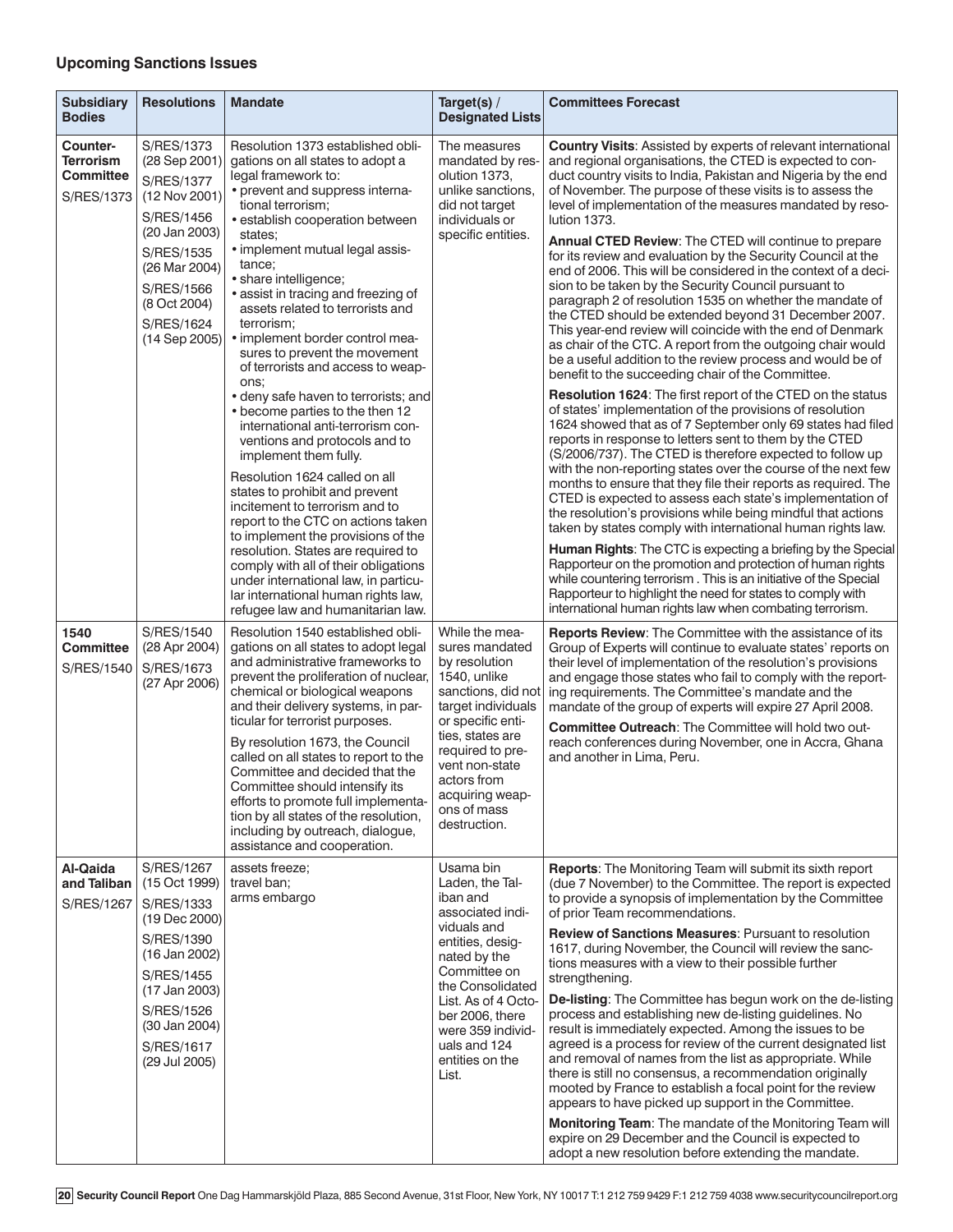| <b>Subsidiary</b><br><b>Bodies</b>                                                   | <b>Resolutions</b>                                                                                                                                                                                                                                             | <b>Mandate</b>                                                                                                                                                                                                                                                                                                                                                                                                                                                                                                                                                                                                                                                                                                                                                                                                                                                                   | Target(s) /<br><b>Designated Lists</b>                                                                                                                                                                                                                                                                                                                                                                                                                                                                                                                                                                                   | <b>Committees Forecast</b>                                                                                                                                                                                                                                                                                                                                                                                                                                                                                                                                                                                            |
|--------------------------------------------------------------------------------------|----------------------------------------------------------------------------------------------------------------------------------------------------------------------------------------------------------------------------------------------------------------|----------------------------------------------------------------------------------------------------------------------------------------------------------------------------------------------------------------------------------------------------------------------------------------------------------------------------------------------------------------------------------------------------------------------------------------------------------------------------------------------------------------------------------------------------------------------------------------------------------------------------------------------------------------------------------------------------------------------------------------------------------------------------------------------------------------------------------------------------------------------------------|--------------------------------------------------------------------------------------------------------------------------------------------------------------------------------------------------------------------------------------------------------------------------------------------------------------------------------------------------------------------------------------------------------------------------------------------------------------------------------------------------------------------------------------------------------------------------------------------------------------------------|-----------------------------------------------------------------------------------------------------------------------------------------------------------------------------------------------------------------------------------------------------------------------------------------------------------------------------------------------------------------------------------------------------------------------------------------------------------------------------------------------------------------------------------------------------------------------------------------------------------------------|
| Côte<br>d'Ivoire<br>S/RES/1572                                                       | <b>S/RES/1572</b><br>(15 Nov 2004)<br><b>S/RES/1584</b><br>(1 Feb 2005)<br>S/RES/1632<br>(18 Oct 2005)<br>S/RES/1643<br>(15 Dec 2005)<br><b>S/RES/1708</b><br>(14 Sep 2006)                                                                                    | arms embargo;<br>assets freeze:<br>travel ban;<br>export of rough diamonds<br>Resolution 1708 extended the man-<br>date of the Group of Experts to 15<br>December.                                                                                                                                                                                                                                                                                                                                                                                                                                                                                                                                                                                                                                                                                                               | Designated individuals,<br>including persons impeding<br>the peace process, commit-<br>ting violations of human<br>rights, violating the arms<br>embargo, inciting public vio-<br>lence, and obstructing the<br>activities of UNOCI. There<br>are three individuals on the<br>list (last updated 30 May).                                                                                                                                                                                                                                                                                                                | Report: A brief written update from the Group of<br>Experts is due before 1 December. This report is<br>expected to highlight the level of implementation<br>of the measures imposed by resolutions 1572<br>and 1643 and include recommendations for<br>future Council action.<br>Action Pending: The recommendations from<br>the last report of the Group of Experts<br>(S/2006/735) will be considered by the Commit-<br>tee in the coming weeks. There are some 22<br>recommendations aimed at improving the effec-<br>tiveness of the sanctions measures.<br><b>Mandate:</b> The sanctions and the mandate of the |
| <b>Democratic</b><br>People's<br><b>Republic of</b><br>Korea<br>(DPRK)<br>S/RES/1718 | S/RES/1718<br>(14 Oct 2006)                                                                                                                                                                                                                                    | Arms Embargo: supply, sale,<br>transfer or transit of:<br>• any battle tanks, armoured com-<br>bat vehicles, large calibre artillery<br>systems, combat aircraft, attack<br>helicopters, warships, missile or<br>missile systems or related mate-<br>riel including spare parts;<br>• items on designated lists deter-<br>mined by the Committee or the<br>Council which could contribute to<br>the DPRK's nuclear-related, ballis-<br>tic missile-related or other<br>weapons of mass destruction<br>programs; and<br>· technical training, service, etc.,<br>related to the embargoed items.<br><b>Luxury Goods</b> are not defined by<br>the resolution.<br>Assets Freeze: funds and other<br>financial assets and economic<br>resources of persons designated<br>by the Committee or by the Council<br>Travel Ban: on persons designated<br>by the Committee or the Council. | The DPRK and persons<br>named to a designated list.                                                                                                                                                                                                                                                                                                                                                                                                                                                                                                                                                                      | Group of Experts are due to expire 15 December.<br>The measures imposed on the DPRK and desig-<br>nated individuals will be under constant review<br>by the Security Council and may be strength-<br>ened, modified, suspended or lifted depending<br>on the level of compliance by the DPRK with the<br>provisions of the resolution.<br>Under the terms of resolution 1718 states are<br>supposed to report to the Council on actions<br>taken to implement the resolution within thirty<br>days.                                                                                                                   |
| Congo<br>S/RES/1533                                                                  | Democratic   S/RES/1493<br><b>Republic of</b> $(28$ Jul 2003)<br>S/RES/1533<br>(12 Mar 2004)<br><b>S/RES/1596</b><br>(18 Apr 2005)<br>S/RES/1616<br>(29 Jul 2005)<br>S/RES/1649<br>(21 Dec 2005)<br>S/RES/1654<br>(31 Jan 2006)<br>S/RES/1698<br>(31 Jul 2006) | arms embargo;<br>targeted travel and financial<br>measures<br>Resolution 1698 renewed the arms<br>embargo, travel and financial mea-<br>sures and extended the mandate of<br>the Group of Experts, both until 31<br>July 2007.                                                                                                                                                                                                                                                                                                                                                                                                                                                                                                                                                                                                                                                   | Arms Embargo: any recipi-<br>ent in the DRC territory;<br>excludes DRC army and<br>police under certain condi-<br>tions.<br><b>Travel Ban and Assets</b><br><b>Freeze:</b> as designated by<br>the Committee: individual<br>violators of the arms<br>embargo, political and mili-<br>tary leaders of foreign<br>armed groups, and political<br>and military leaders of Con-<br>golese militias who are<br>receiving support from out-<br>side the DRC. As of 18<br>August, there were 15 indi-<br>viduals and one entity listed.<br>Aviation Restrictions: on all<br>aircraft entering and depart-<br>ing DRC territory. | Committee Chair: The new Permanent Repre-<br>sentative of Peru is expected to be appointed to<br>chair the Committee, replacing his predecessor.<br>Mandate: The sanctions measures and the<br>mandate of the Group of Experts will expire 31<br>July 2007.                                                                                                                                                                                                                                                                                                                                                           |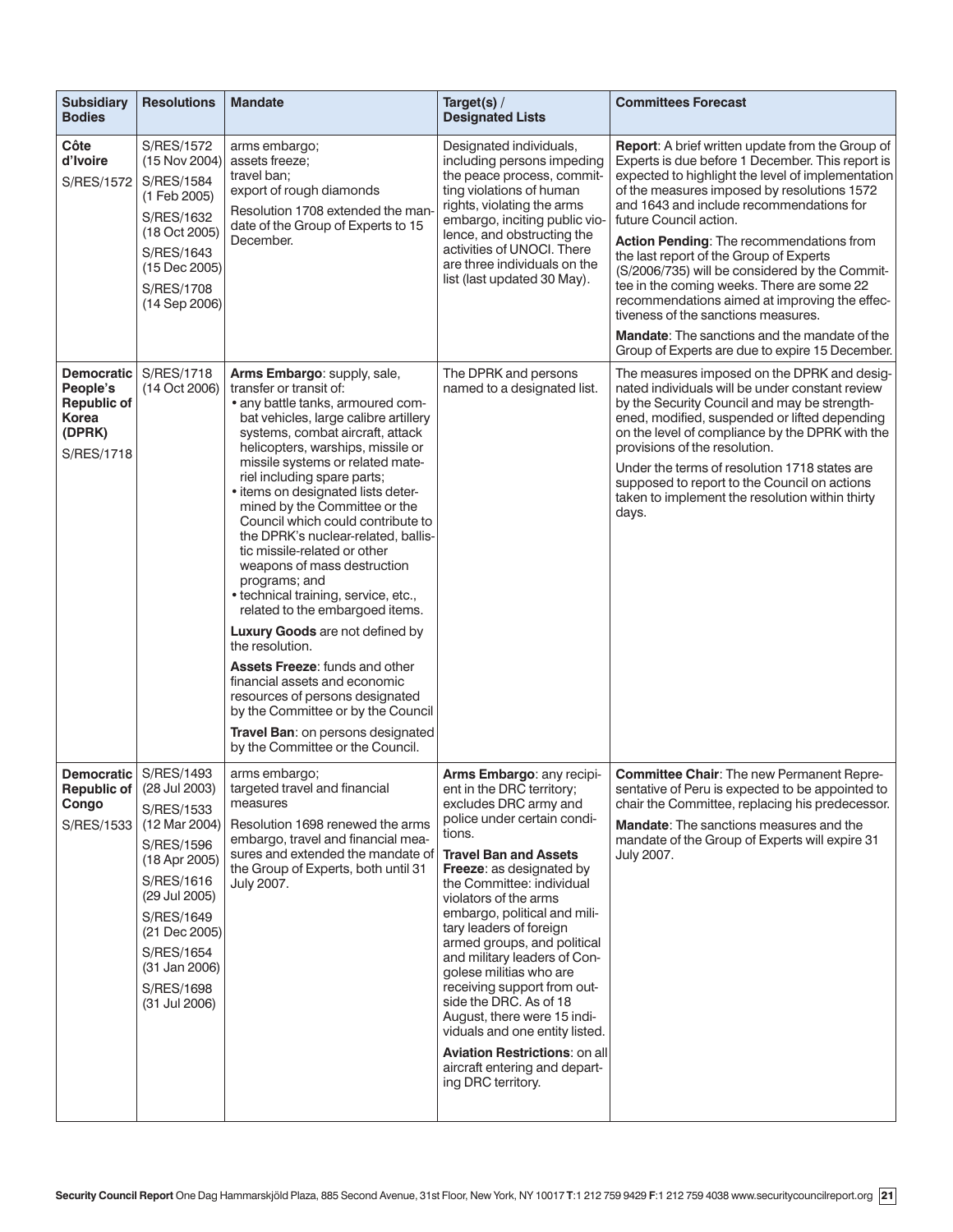# **Upcoming Sanctions Issues**

| <b>Subsidiary</b><br><b>Bodies</b>   | <b>Resolutions</b>                                                                                                                                                                            | <b>Mandate</b>                                                                                                                                                                                                                                   | Target(s) /<br><b>Designated Lists</b>                                                                                                                                                                                                                                                                                                                                                                                       | <b>Committees Forecast</b>                                                                                                                                                                                                                                                                                                                                                                                                                                                                                                                                                                                                                                |
|--------------------------------------|-----------------------------------------------------------------------------------------------------------------------------------------------------------------------------------------------|--------------------------------------------------------------------------------------------------------------------------------------------------------------------------------------------------------------------------------------------------|------------------------------------------------------------------------------------------------------------------------------------------------------------------------------------------------------------------------------------------------------------------------------------------------------------------------------------------------------------------------------------------------------------------------------|-----------------------------------------------------------------------------------------------------------------------------------------------------------------------------------------------------------------------------------------------------------------------------------------------------------------------------------------------------------------------------------------------------------------------------------------------------------------------------------------------------------------------------------------------------------------------------------------------------------------------------------------------------------|
| Iraq<br>S/RES/1518                   | <b>S/RES/661</b><br>(6 Aug 1990)<br>S/RES/1483<br>(22 May 2003)<br>S/RES/1518<br>(24 Nov 2003)                                                                                                | arms embargo;<br>assets freeze                                                                                                                                                                                                                   | Arms Embargo:<br>Iraqi territory<br><b>Assets Freeze:</b><br>Designated indi-<br>viduals and<br>entities associ-<br>ated with the<br>former regime of<br>Saddam Hussein.<br>As of 27 July<br>2005 there were<br>89 individuals,<br>and as of 2 June<br>2004 there were<br>206 entities listed.                                                                                                                               | No Committee action expected, except periodic update of<br>the designated list by the Committee.                                                                                                                                                                                                                                                                                                                                                                                                                                                                                                                                                          |
| Liberia<br>S/RES/1521                | S/RES/1521<br>(22 Dec 2003)<br>S/RES/1532<br>(12 Mar 2004)<br>S/RES/1607<br>(21 Jun 2005)<br><b>S/RES/1647</b><br>(20 Dec 2005)<br>S/RES/1683<br>(13 Jun 2006)<br>S/RES/1689<br>(20 Jun 2006) | arms embargo;<br>travel ban:<br>assets freeze:<br>export of rough diamonds<br>Resolution 1683 modified the<br>arms embargo to exempt sale of<br>certain arms to the government.<br>Resolution 1689 decided not to<br>renew the timber sanctions. | Arms Embargo:<br>any recipient in<br>Liberian territory.<br><b>Travel Ban:</b><br>peace spoilers,<br>violators of the<br>embargo as des-<br>ignated by the<br>Committee, as of<br>30 November<br>2005 there were<br>59 individuals<br>listed.<br><b>Assets Freeze:</b><br><b>Charles Taylor</b><br>and designated<br>associates, as of<br>30 November<br>2005 there were<br>28 individuals<br>and thirty entities<br>listed. | Mandate Review: The Council, following its review of the<br>diamonds and timber sanctions, removed the timber sanc-<br>tions. However, the Council maintained the diamond<br>sanctions which will remain in place until a further review in<br>December, to ensure that the Government of Liberia has in<br>place the legal and institutional framework necessary to<br>meet the requirements of the Kimberley Process Certifica-<br>tion Scheme. The arms embargo and travel bans will also<br>be reviewed in December.<br>Report: The next report of the Panel of Experts (is due by<br>15 December and the Panel's mandate will expire 21<br>December. |
| <b>Rwanda</b><br><b>S/RES/918</b>    | <b>S/RES/918</b><br>(17 May 1994)<br>S/RES/1011<br>(16 Aug 1995)<br>S/RES/1161<br>(9 Apr 1998)                                                                                                | arms embargo                                                                                                                                                                                                                                     | Arms Embargo:<br>non-governmen-<br>tal forces in<br>Rwandan territory<br>or in neighbour-<br>ing states if the<br>arms are to be<br>used in Rwanda<br>and restrictions<br>on arms transfers<br>by the Gov ern-<br>ment of Rwanda                                                                                                                                                                                             | No Committee action is expected.                                                                                                                                                                                                                                                                                                                                                                                                                                                                                                                                                                                                                          |
| <b>Sierra</b><br>Leone<br>S/RES/1132 | S/RES/1132<br>(8 Oct 1997)<br>S/RES/1171<br>(5 Jun 1998)                                                                                                                                      | arms embargo:<br>travel ban                                                                                                                                                                                                                      | Arms Embargo:<br>non-governmen-<br>tal forces and<br>restrictions on<br>arms transfers by<br>the Government<br>of Sierra Leone<br><b>Travel Ban:</b><br>Leading mem-<br>bers of the former<br>military junta and<br>the Revolutionary<br>United Front, as<br>designated by the<br>Committee.                                                                                                                                 | No Committee action is expected.                                                                                                                                                                                                                                                                                                                                                                                                                                                                                                                                                                                                                          |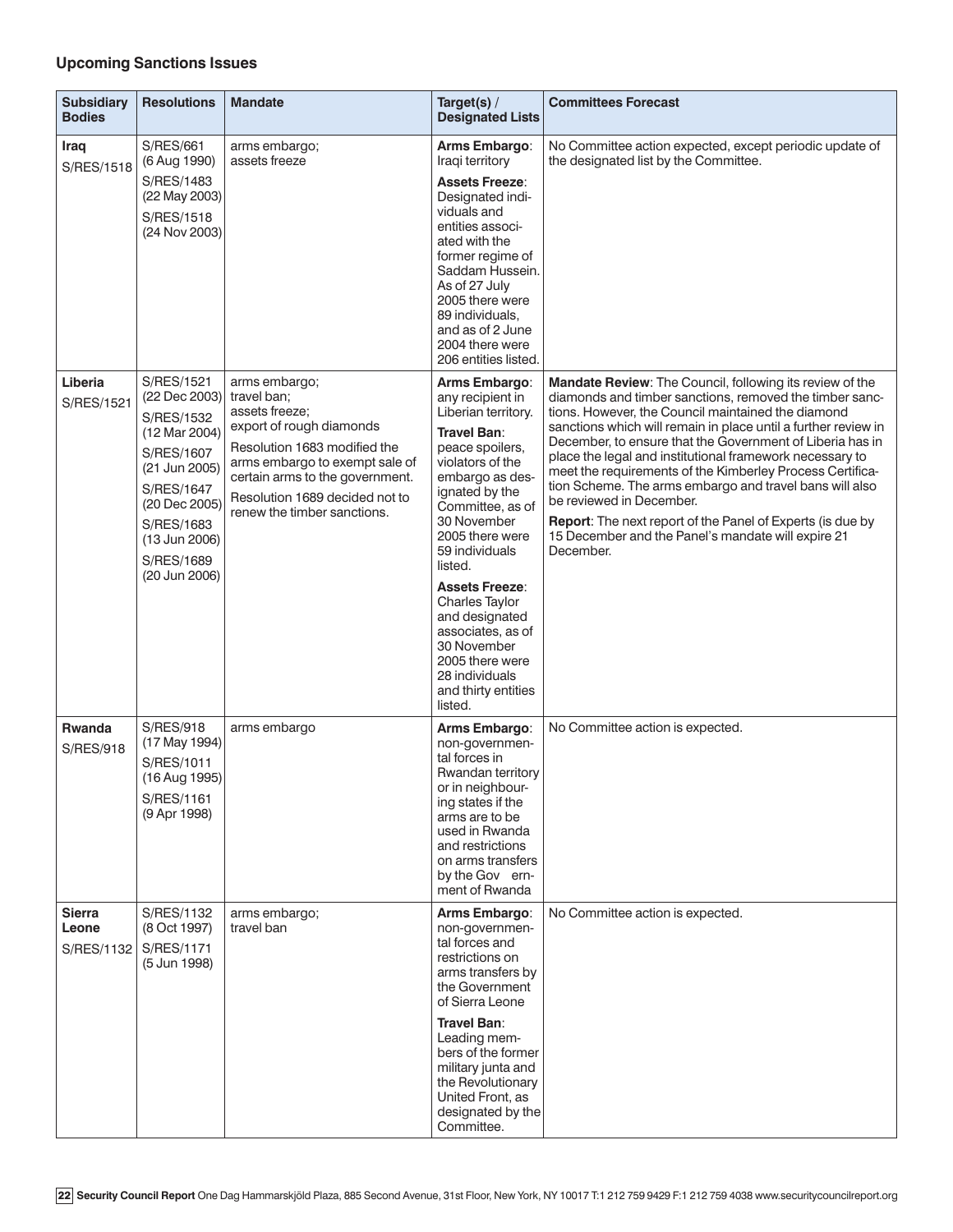| <b>Subsidiary</b><br><b>Bodies</b> | <b>Resolutions</b>                                                                                                                                                                                               | <b>Mandate</b>                                                                                                                                                                                                                                                                                                              | Target(s) /<br><b>Designated Lists</b>                                                                                                                                                                                                                                                                                                                                                                                                                                                                                    | <b>Committees Forecast</b>                                                                                                                                                                                                                                                                                                                                                                                                                                                                                                                                                        |
|------------------------------------|------------------------------------------------------------------------------------------------------------------------------------------------------------------------------------------------------------------|-----------------------------------------------------------------------------------------------------------------------------------------------------------------------------------------------------------------------------------------------------------------------------------------------------------------------------|---------------------------------------------------------------------------------------------------------------------------------------------------------------------------------------------------------------------------------------------------------------------------------------------------------------------------------------------------------------------------------------------------------------------------------------------------------------------------------------------------------------------------|-----------------------------------------------------------------------------------------------------------------------------------------------------------------------------------------------------------------------------------------------------------------------------------------------------------------------------------------------------------------------------------------------------------------------------------------------------------------------------------------------------------------------------------------------------------------------------------|
| <b>Somalia</b><br><b>S/RES/751</b> | <b>S/RES/733</b><br>(23 Jan 1992)<br><b>S/RES/751</b><br>(24 Apr 1992)<br>S/RES/1519<br>(16 Dec 2003)<br><b>S/RES/1558</b><br>(17 Aug 2004)<br><b>S/RES/1587</b><br>(15 Mar 2005)<br>S/RES/1630<br>(14 Oct 2005) | arms embargo<br>In resolution 1676 the Council reaf-<br>firmed the sanctions measures<br>and the mandate of the Monitoring<br>Group and expressed its intention<br>to consider specific actions,<br>including the Group's recommen-<br>dations to improve implementation<br>and compliance with the sanctions<br>measures.  | Any recipient in<br>Somali<br>territory.                                                                                                                                                                                                                                                                                                                                                                                                                                                                                  | <b>Reports:</b> A final report by the Monitoring Group is due by<br>late November and its mandate expires 3 December.<br>Action Pending: The Council has not yet taken action as it<br>said it would in resolution 1676, including on the recommen-<br>dations made in the Group's last report (S/2006/229 of 4<br>May) to strengthen the sanctions regime to prevent viola-<br>tions of the arms embargo. This included a recommendation<br>for the Council to impose an integrated arms embargo that<br>would serve to reduce the availability of funds for the viola-<br>tors. |
| <b>Sudan</b><br>S/RES/1591         | S/RES/1556<br>(30 Jul 2004)<br><b>S/RES/1591</b><br>(29 Mar 2005)<br>S/RES/1665<br>(29 Mar 2006)<br>S/RES/1672<br>(25 Apr 2006)<br><b>S/RES/1679</b><br>(16 May 2006)<br>S/RES/1713<br>(29 Sep 2006)             | arms embargo;<br>travel ban;<br>assets freeze<br>In resolution 1679, the Council<br>threatened strong and effective<br>measures including a travel ban<br>and assets freeze against anyone<br>blocking implementation of the<br>Darfur Peace Agreement.<br>Resolution 1713 extended the<br>mandate of the Panel of Experts. | Arms Embargo:<br>all parties to the<br>N'djamena<br>Ceasefire Agree-<br>ment and any<br>other belligerents<br>in Darfur; all non-<br>governmental<br>entities and indi-<br>viduals<br><b>Assets Freeze</b><br>and Travel Ban:<br>as designated by<br>the Committee.<br>individual peace<br>spoilers and vio-<br>lators of the arms<br>embargo. Four<br>individuals were<br>designated by<br>resolution 1672.<br><b>Aviation Restric-</b><br>tions: ban on<br>government<br>flights into and<br>over the Darfur<br>region. | <b>Report:</b> The final report by the Panel of Experts is due by<br>30 August 2007 and the Panel's mandate will expire 29<br>September 2007.<br>Action Pending: Action by the Council is still pending on<br>the recommendations made by the Panel in its last report<br>(S/2006/250 of 19 April).                                                                                                                                                                                                                                                                               |
| <b>Syria</b><br>S/RES/1636         | S/RES/1636<br>(31 Oct 2005)                                                                                                                                                                                      | travel ban;<br>assets freeze                                                                                                                                                                                                                                                                                                | <b>Assets Freeze</b><br>and Travel Ban:<br>individuals sus-<br>pected of<br>involvement in<br>the Hariri murder<br>designated by<br>UNIIIC and/or the<br>Government of<br>Lebanon and<br>agreed by the<br>Committee<br>(nobody has<br>been designated<br>as of this writing).                                                                                                                                                                                                                                             | No Committee action is expected prior to next UNIIIC report.                                                                                                                                                                                                                                                                                                                                                                                                                                                                                                                      |